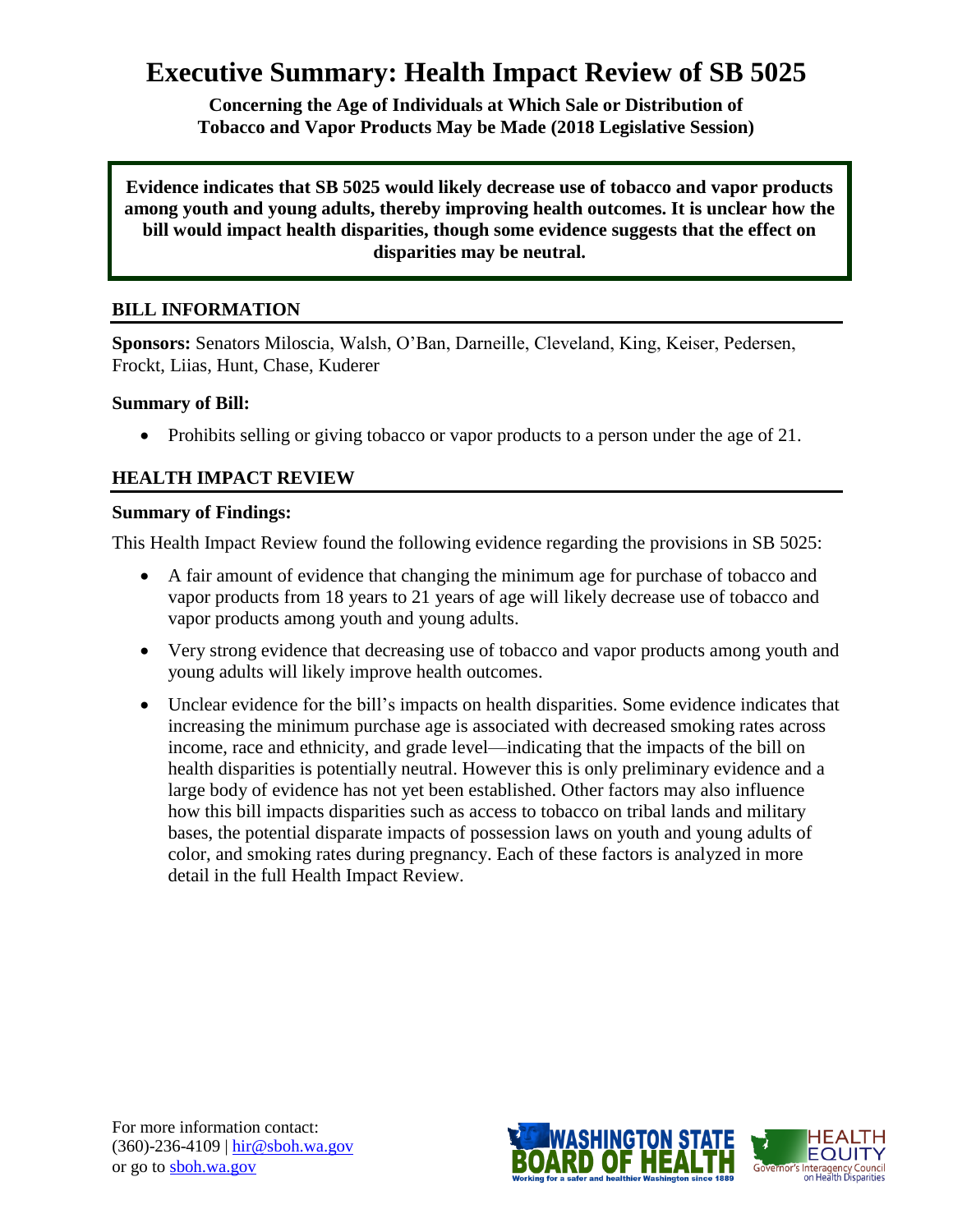# **Health Impact Review of SB 5025**

**Concerning the Age of Individuals at Which Sale or Distribution of Tobacco and Vapor Products May be Made (2018 Legislative Session)**

February 1, 2018

Staff contact: Lindsay Herendeen

# **Contents**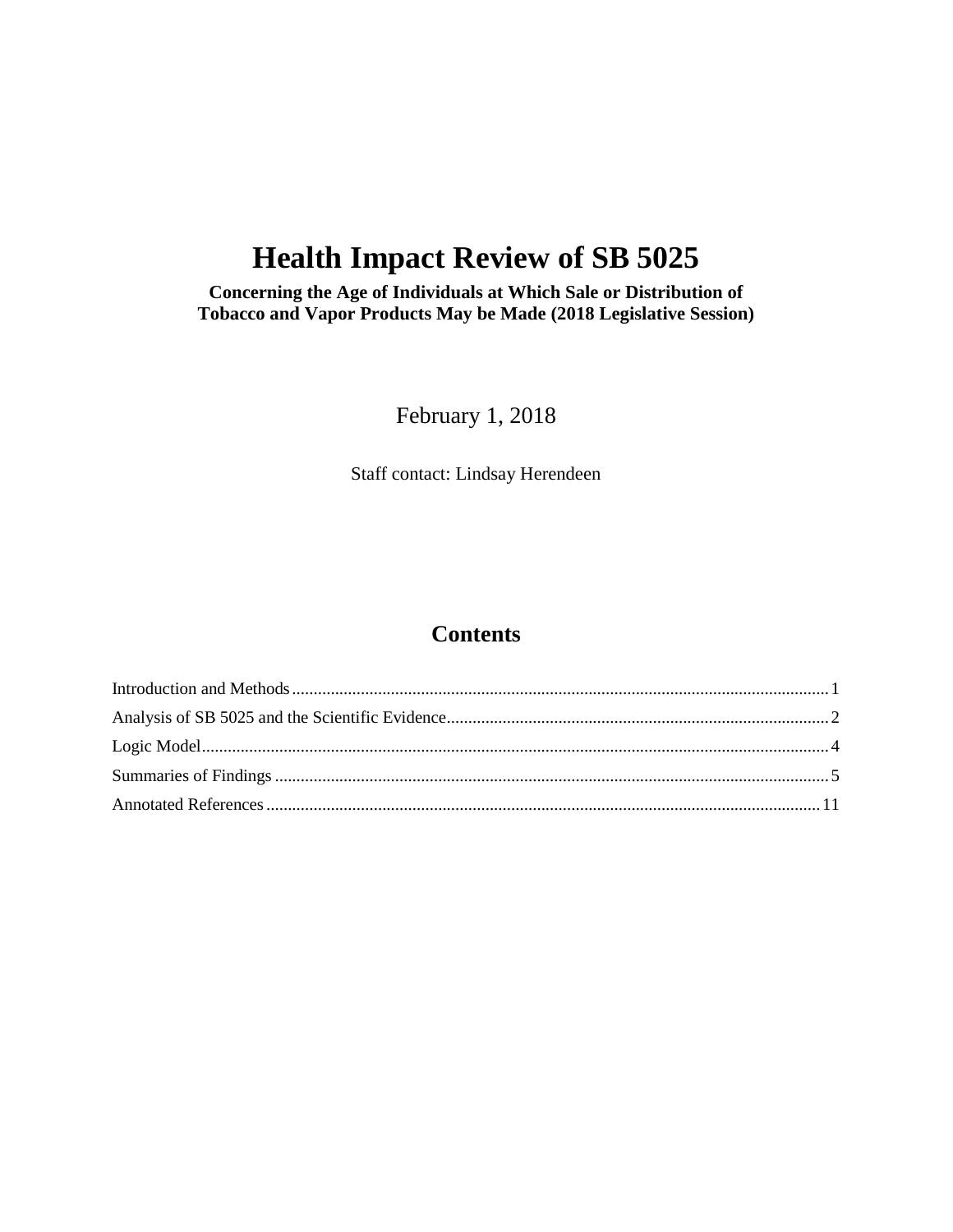# **Introduction and Methods**

<span id="page-2-0"></span>A Health Impact Review is an analysis of how a proposed legislative or budgetary change will likely impact health and health disparities in Washington State [\(RCW 43.20.285\)](http://apps.leg.wa.gov/rcw/default.aspx?cite=43.20.285). For the purpose of this review 'health disparities' have been defined as the differences in disease, death, and other adverse health conditions that exist between populations [\(RCW 43.20.270\)](http://apps.leg.wa.gov/rcw/default.aspx?cite=43.20.270). This document provides summaries of the evidence analyzed by State Board of Health staff during the Health Impact Review of Senate Bill 5025 [\(SB 5025\)](http://app.leg.wa.gov/billsummary?BillNumber=5025&Year=2017).

Staff analyzed the content of SB 5025 and created a logic model depicting possible pathways leading from the provisions of the bill to health outcomes. We consulted with experts and contacted stakeholders with diverse perspectives on the bill. State Board of Health staff can be contacted for more information on which stakeholders were consulted on this review and previous reviews on this topic. We conducted objective reviews of the literature for each pathway using databases including PubMed and Google Scholar.

The following pages provide a detailed analysis of the bill including the logic model, summaries of evidence, and annotated references. The logic model is presented both in text and through a flowchart (Figure 1). The logic model includes information on the strength of the evidence for each relationship. The strength-of-evidence has been defined using the following criteria:

- Not well researched: the literature review yielded few if any studies or only yielded studies that were poorly designed or executed or had high risk of bias.
- **A fair amount of evidence:** the literature review yielded several studies supporting the association, but a large body of evidence was not established; or the review yielded a large body of evidence but findings were inconsistent with only a slightly larger percent of the studies supporting the association; or the research did not incorporate the most robust study designs or execution or had a higher than average risk of bias.
- **Strong evidence:** the literature review yielded a large body of evidence on the relationship (a vast majority of which supported the association) but the body of evidence did contain some contradictory findings or studies that did not incorporate the most robust study designs or execution or had a higher than average risk of bias; or there were too few studies to reach the rigor of 'very strong evidence'; or some combination of these.
- **Very strong evidence:** the literature review yielded a very large body of robust evidence supporting the association with few if any contradictory findings. The evidence indicates that the scientific community largely accepts the existence of the association.

This review was subject to time constraints, which influenced the scope of work for this review. The annotated references are only a representation of the evidence and provide examples of current research. In some cases only a few review articles or meta-analyses are referenced. One article may cite or provide analysis of dozens of other articles. Therefore the number of references included in the bibliography does not necessarily reflect the strength-of-evidence. In addition, some articles provide evidence for more than one research question so they are referenced multiple times.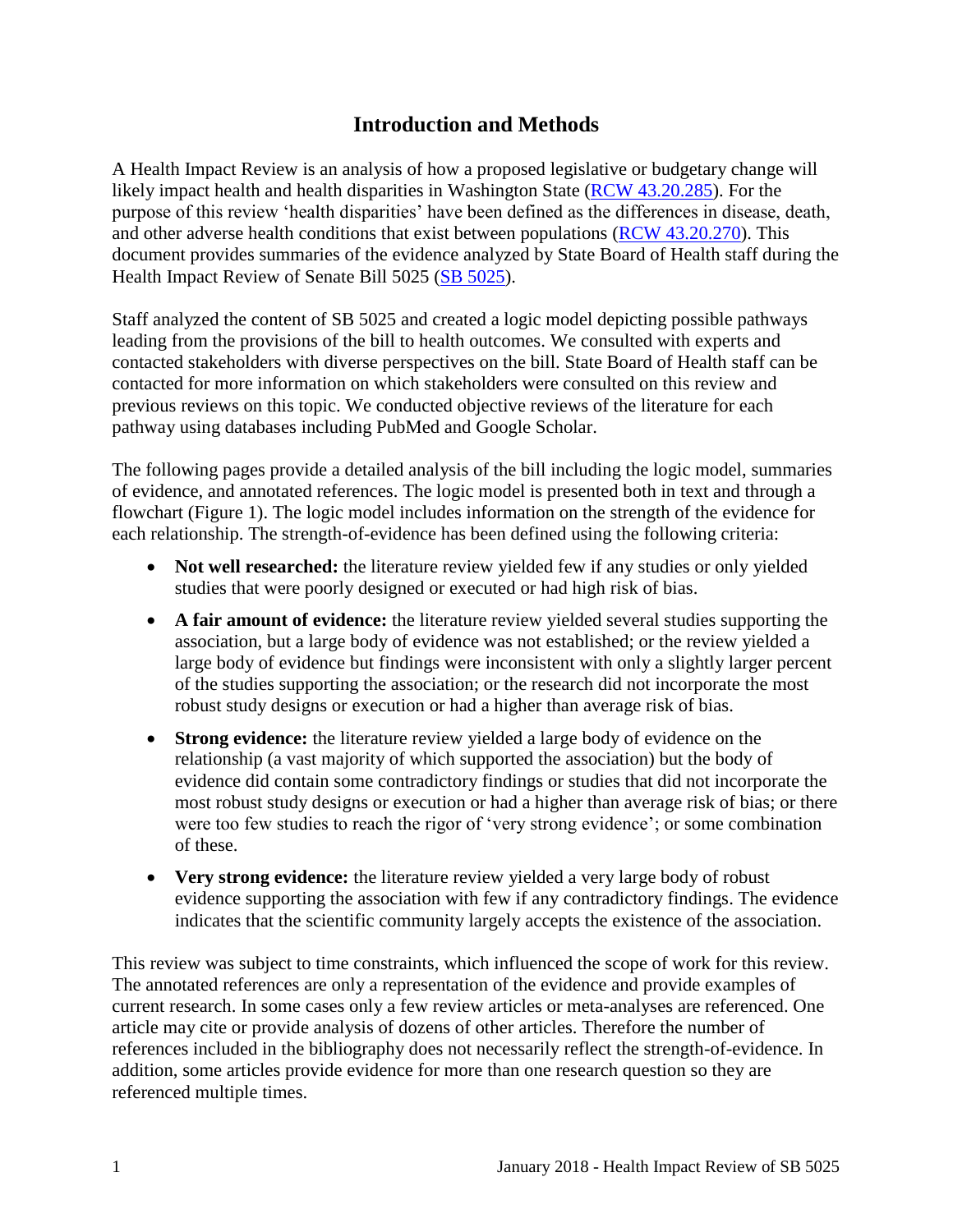# **Analysis of SB 5025 and the Scientific Evidence**

#### <span id="page-3-0"></span>*Summary of SB 5025*

• Prohibits selling or giving tobacco or vapor products to a person under the age of 21.

#### *Health impact of SB 5025*

Evidence indicates that SB 5025 would likely decrease use of tobacco and vapor products among youth and young adults, thereby improving health outcomes. It is unclear how the bill would impact health disparities, though some evidence suggests that the effect on disparities may be neutral.

#### *Pathways to health impacts*

The potential pathways leading from the provisions of SB 5025 to decreased health disparities are depicted in Figure 1. There is a fair amount of evidence that changing the minimum age for purchase of tobacco and vapor products from 18 years to 21 years of age will decrease use of tobacco and vapor products among youth and young adults.<sup>1-12</sup> There is very strong evidence that decreasing use of tobacco and vapor products among youth and young adults will improve health outcomes for Washingtonians.<sup>[1,](#page-12-1)[13,](#page-18-0)[14](#page-18-1)</sup> It is unclear from available evidence how the bill would impact health disparities. Two studies have found that increasing the minimum purchase age is associated with decreased smoking rates across income, race and ethnicity, and grade level<sup>[4,](#page-13-0)[6](#page-14-0)</sup> indicating that the impacts of the bill on health disparities is potentially neutral. However this is only preliminary evidence and a large body of evidence has not yet been established. Other factors may also influence how this bill impacts disparities such as access to tobacco on tribal lands and military bases, the potential disparate impacts of possession laws on youth and young adults of color, and smoking rates during pregnancy. Each of these factors is analyzed beginning on page five.

Due to time limitations we only researched the most direct connections between the provisions of the bill and decreased health disparities and did not explore the evidence for all possible pathways. For example, we did not evaluate potential concerns related to the availability of smoking cessation resources for youth. Some members of the community expressed concern about increasing the minimum age to purchase tobacco without also increasing youth access to tobacco cessation resources. These potential impacts on health and health disparities were not included in this analysis.

#### *Magnitude of impact*

The Institute of Medicine (IOM) convened a committee to examine the existing literature and use modeling to predict the likely impacts of increasing the minimum purchase age to 21 years of age. The committee's modeling was informed by the existing scientific literature and estimated that raising the tobacco purchase age to 21 would lead to the following reductions in tobacco initiation: a 12.5-18% reduction for those under 15 years of age, a 20.8-30% reduction for those 15-17 years, and a 12.5-18% reduction for those 18-20 years.

Decreased smoking initiation rates would likely lead to significant health impacts in the long term. With an age increase to 21, modeling predicted that by 2040-2059 there would be 0.2-0.8% reduction in deaths (8.2-9.9% by 2080-2099); 0.5% reduction in years of life lost (9.3% by 2080- 2099); 0.3% reduction in lung cancer deaths (10.5% by 2080-2099); 12.2% reduction in low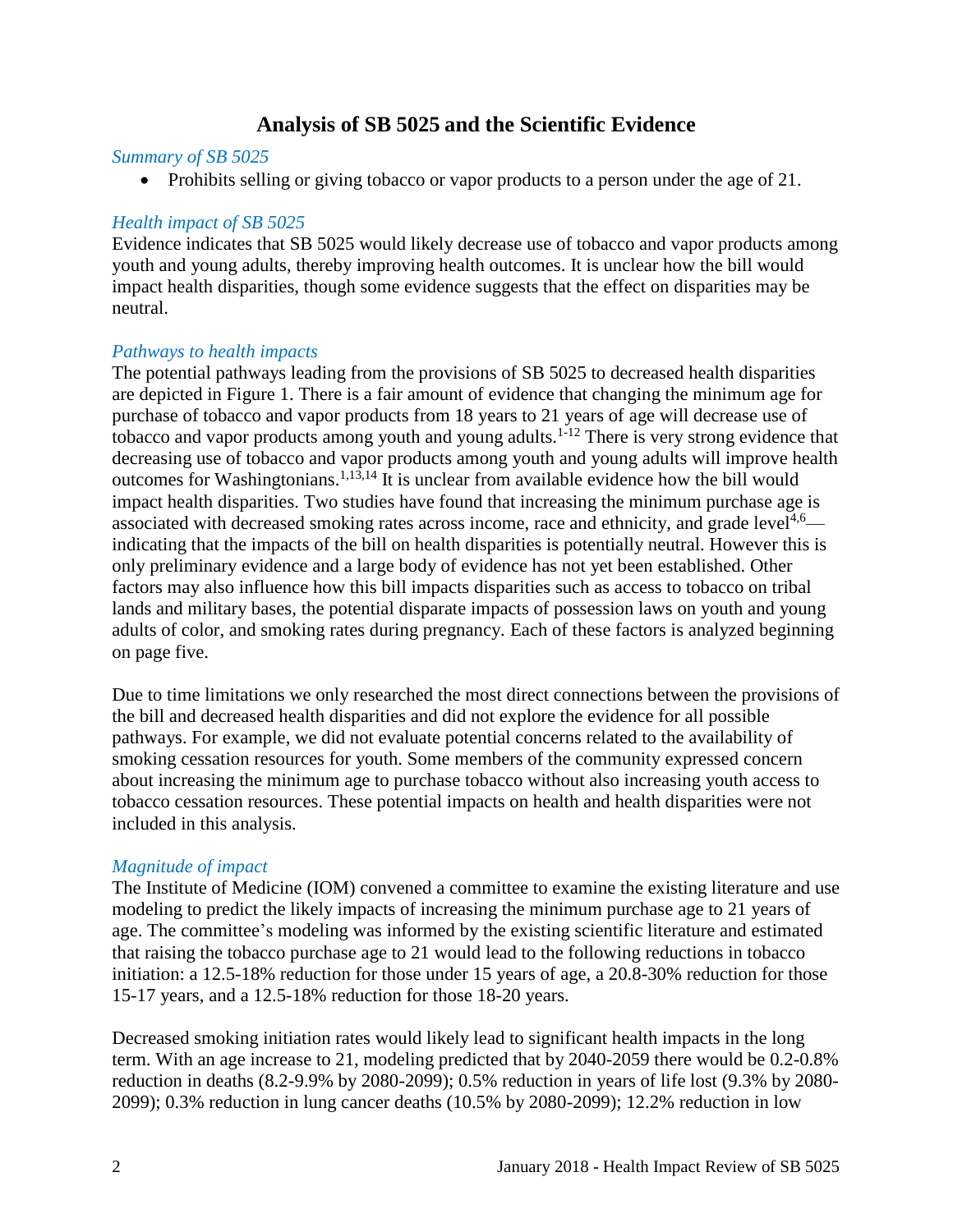birth weight cases; 13% reduction in pre-term birth cases; and 18.5% reduction in sudden infant death syndrome (SIDS) cases.<sup>1</sup> Based on this IOM report, the Washington State Department of Health shared unpublished data that projects that if the minimum age for purchasing tobacco is raised from 18 to 21, 8,500 kids living in Washington who are alive right now will not die prematurely due to tobacco.

In addition, unpublished data from the Washington State Administrative Office of the Courts (Administrative Office of the Courts, email, January 10, 2018) show that 432 youth under the age of 18 were charged with a civil infraction for possessing tobacco between 2011 and 2017 under [RCW 70.155.080.](https://app.leg.wa.gov/rcw/default.aspx?cite=70.155.080) The impact of raising the minimum purchase age for tobacco on the number of youth charged with a civil infraction is unknown. Some members of the community have expressed concern that enforcement efforts may disproportionately target youth of color, and at least one peer-reviewed study has found that African American and Hispanic/Latino youth were significantly more likely to be fined for possessing tobacco than their White counterparts.<sup>1</sup> The data provided by the Administrative Office of the Courts for race and ethnicity and sex are self-reported, and the dataset is not complete enough to run further analyses to examine potential differences by these demographics.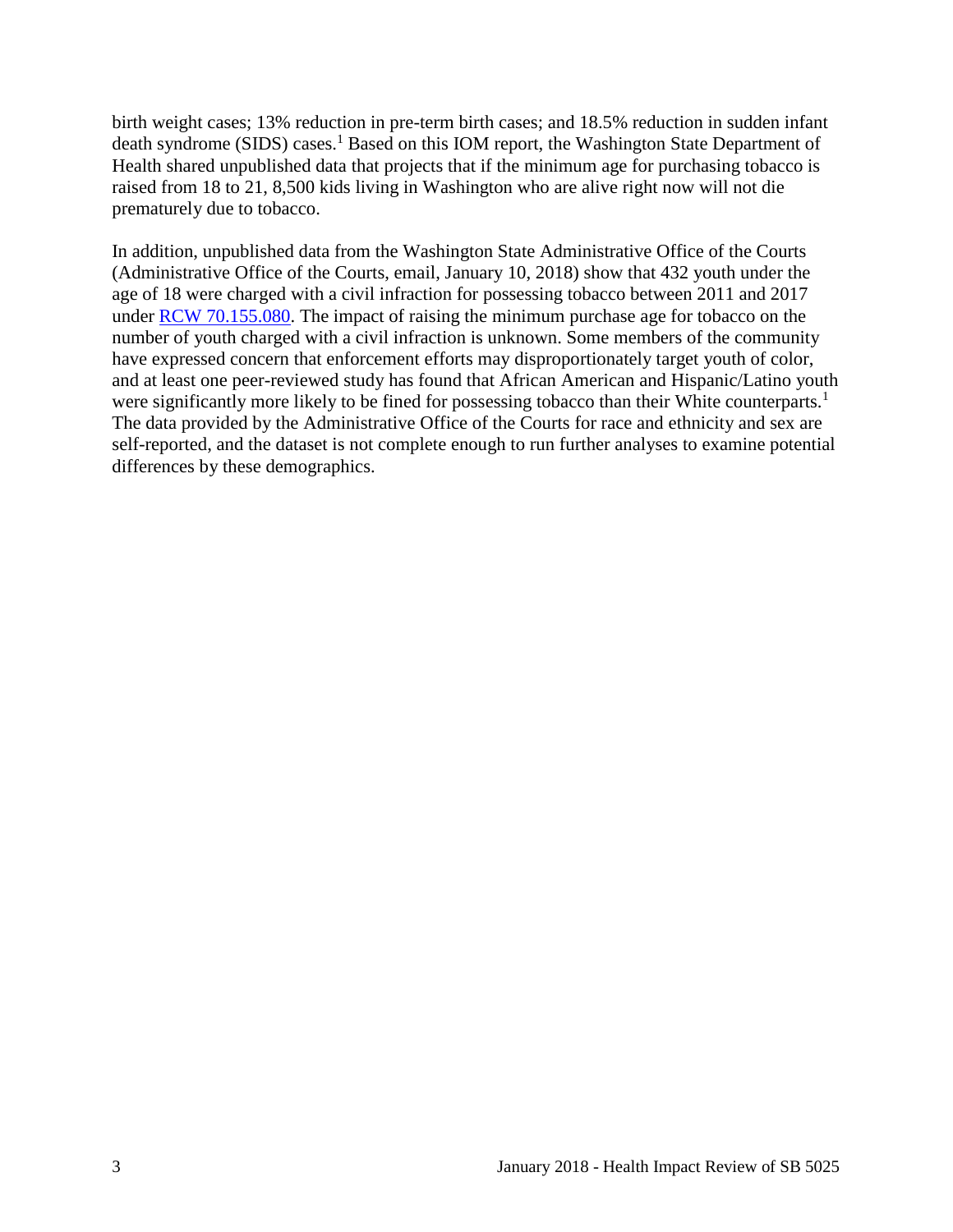# **Logic Model**



<span id="page-5-0"></span>\*See the full Health Impact Review for a detailed analysis of the likely impacts of SB 5025 on health disparities

**Figure 1 Concerning the Age of Individuals at Which Sale or Distribution of Tobacco and Vapor Products May be Made SB 5025** 

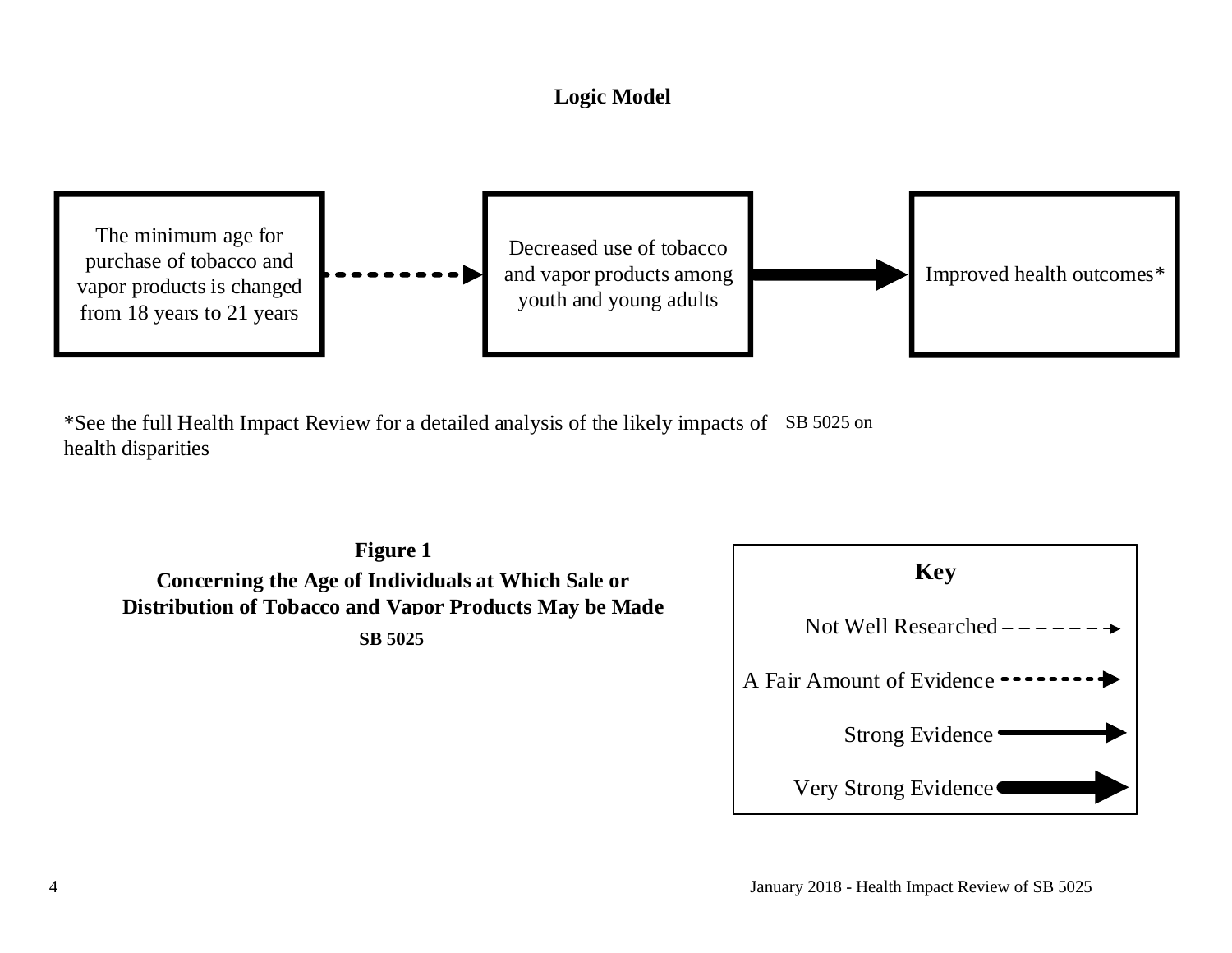# **Summaries of Findings**

#### <span id="page-6-0"></span>**Will changing the minimum age for purchase of tobacco and vapor products from 18 years to 21 years of age decrease use of tobacco and vapor products among youth and young adults?**

There is a fair amount of evidence that changing the minimum age for purchase of tobacco and vapor products from 18 years to 21 years of age will likely decrease use of tobacco and vapor products among youth and young adults.<sup>[1-6](#page-12-1)[,8](#page-15-0)[,10](#page-17-0)[,11](#page-17-1)</sup> For example, in April 2005 Needham, Massachusetts raised the minimum purchase age for tobacco to 21 years. An analysis of the impact of this legislation demonstrated that from 2006 to 2010, the smoking rate among high school students in Needham decreased by 47%, and this reduction was significantly greater than the reductions seen in 16 comparison communities who had not raised the purchase age.<sup>4</sup> Further, New York City began enforcing a tobacco 21 purchase age in August 2014 and unpublished data provided by the NYC Department of Health And Mental Hygiene demonstrate a decrease in public high school student smoking rates from 8.2% in 2013 to 5.8% in 2015 (NYC Department of Health and Mental Hygiene, email, November 10, 2016).

An additional body of evidence in relation to the effects of raising the minimum purchase age for alcohol indicates that higher alcohol purchase ages are associated with decreased alcohol consumption.[7](#page-15-1)[,9](#page-16-0) While research on alcohol purchase polices are not fully generalizable to tobacco and vaping purchase policies, these alcohol studies do provide additional insight into the likely effects of raising the minimum purchase age for tobacco and vaping products.

One of the primary aims of raising the purchase age for tobacco and vapor products is to prevent initiation of smoking among youth and young adults. Data from the 2016 Washington State Healthy Youth Survey indicate that  $34.6\%$  of Washington  $10<sup>th</sup>$  graders say that it would be either 'very easy' or 'sort of easy' to access cigarettes.<sup>15</sup> Further, data from the 2016 survey show that when students were asked how they obtain tobacco products,  $76\%$  of Washington  $10<sup>th</sup>$  graders who used cigarettes said they received cigarettes from 'social or other' sources including friends and family members.<sup>15</sup> Therefore, raising the purchase age and removing some of the social availability of these products from youth and young adults would likely decrease tobacco and vapor product use in this age group.

Although the evidence on the effects of minimum tobacco purchase ages have focused specifically on smoking rates among youth and young adults, it is possible that raising the minimum purchase age could also decrease smoking rates among older adults in the future. Research indicates that 95% of adult smokers begin smoking before they turn  $21^{12}$  and early smoking onset is associated with decreased likelihood of cessation.<sup>16</sup> Therefore, declines in the tobacco/vaping use rates associated with increasing the minimum purchase age for tobacco and vaping products may extend beyond the age groups directly impacted by the change.

#### **Will decreasing use of tobacco and vapor products among youth and young adults improve health outcomes?**

There is very strong evidence that decreasing use of tobacco and vapor products among youth and young adults will likely improve health outcomes for these individuals, as well as for those who would otherwise have been exposed to their secondhand smoke or smoking in utero.<sup>[1,](#page-12-1)[13,](#page-18-0)[14](#page-18-1)</sup> A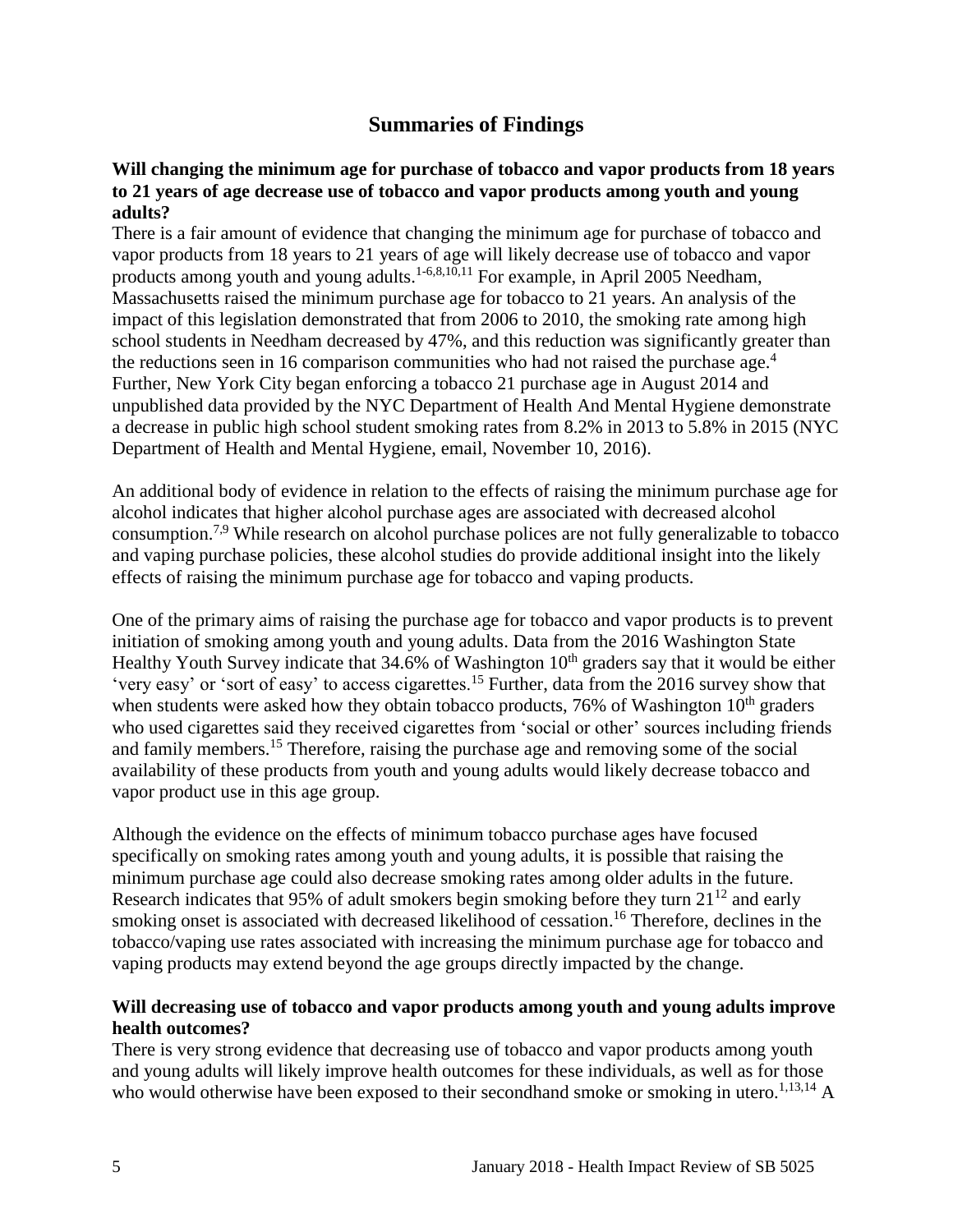very strong body of evidence has shown a causal link between combustible cigarette smoking and diseases in nearly every organ, cancer (e.g. lung, liver, and colorectal cancer), diminished health status, exacerbation of asthma, inflammation, impaired immune function, age-related macular degeneration, harms to the fetus, diabetes, erectile dysfunction, arthritis, and premature death. Research also shows that secondhand smoke causes cancers, respiratory disease, cardiovascular disease, stroke, and harm to infant and child health.<sup>14</sup>

Beyond the youth who are directly impacted by this bill, SB 5025 may also provide health benefits to infants and children who would potentially, in the absence of the bill, be exposed to secondhand smoke or smoking in utero. Data from the Pregnancy Risk Assessment Monitoring System (PRAMS) from 2010-2012 indicate that smoking rates among pregnant women before and during pregnancy are highest among mothers younger than 20 (36%) and remain high for mothers 20 to 24 years of age  $(32\%)$ .<sup>17</sup> Because women often are not aware that they are pregnant until several weeks into their pregnancy, the smoking rates in the months leading up to pregnancy can have an important impact on fetal development and growth.<sup>17</sup> One study found that the babies of young mothers living in an area with a higher tobacco purchase age during pregnancy actually had better birth outcomes than their counterparts.<sup>10</sup>

There is also strong evidence that decreased vaping rates would lead to improved health outcomes.[13](#page-18-0)[,18](#page-20-0) Many studies, including a comprehensive report published in 2016 by the Surgeon General, have found that vaping products contain substances that are harmful to humans (e.g. metals, traces of cancer-causing nitrosamines, formaldehyde, and mercury) and that smoking electronic cigarettes is associated with adverse effects such as airway and lung obstruction and harms at the cellular level.<sup>19</sup> Evidence also indicates that product labels often did not show the concentrations of solvents and flavoring and that products labeled nicotine free were sometimes found to actually contain nicotine in high concentrations. There was also variability in product concentrations from cartridge-to-cartridge. There is a lack of evidence of the long-term impacts of vaping on human health as vapor products are relatively new.<sup>[13](#page-18-0)[,18](#page-20-0)</sup>

Given the limited evidence on the long-term impacts of vapor products, the literature suggests that vaping may have less adverse effects or result in less exposure to harmful substances than combustible cigarettes.[13,](#page-18-0)[18](#page-20-0) However, there is insufficient evidence to determine if vaping products are effectively being used to reduce or quit combustible cigarette use. While some studies suggest that e-cigarettes may be useful cessation tools or may help smokers decrease their use of combustible cigarettes, other studies have found that e-cigarette use is associated with a **decreased** likelihood of quitting combustible cigarettes and **increased** consumption of combustible cigarettes.<sup>20-23</sup> A 2016 meta-analysis by Kalkhoran concluded that e-cigarettes, as they are currently being used, are actually associated with lower quit rates among combustible cigarette smokers.<sup>23</sup> Further, while evidence supporting the use of e-cigarettes as a cessation tool for combustible cigarettes is weak for adults, it remains untested among youth and young adults.<sup>19</sup> In addition, emerging evidence suggests that youth and adults who start using electronic cigarettes may be more likely than their peers to begin using combustible cigarettes and other tobacco products.[24,](#page-23-0)[25](#page-23-1)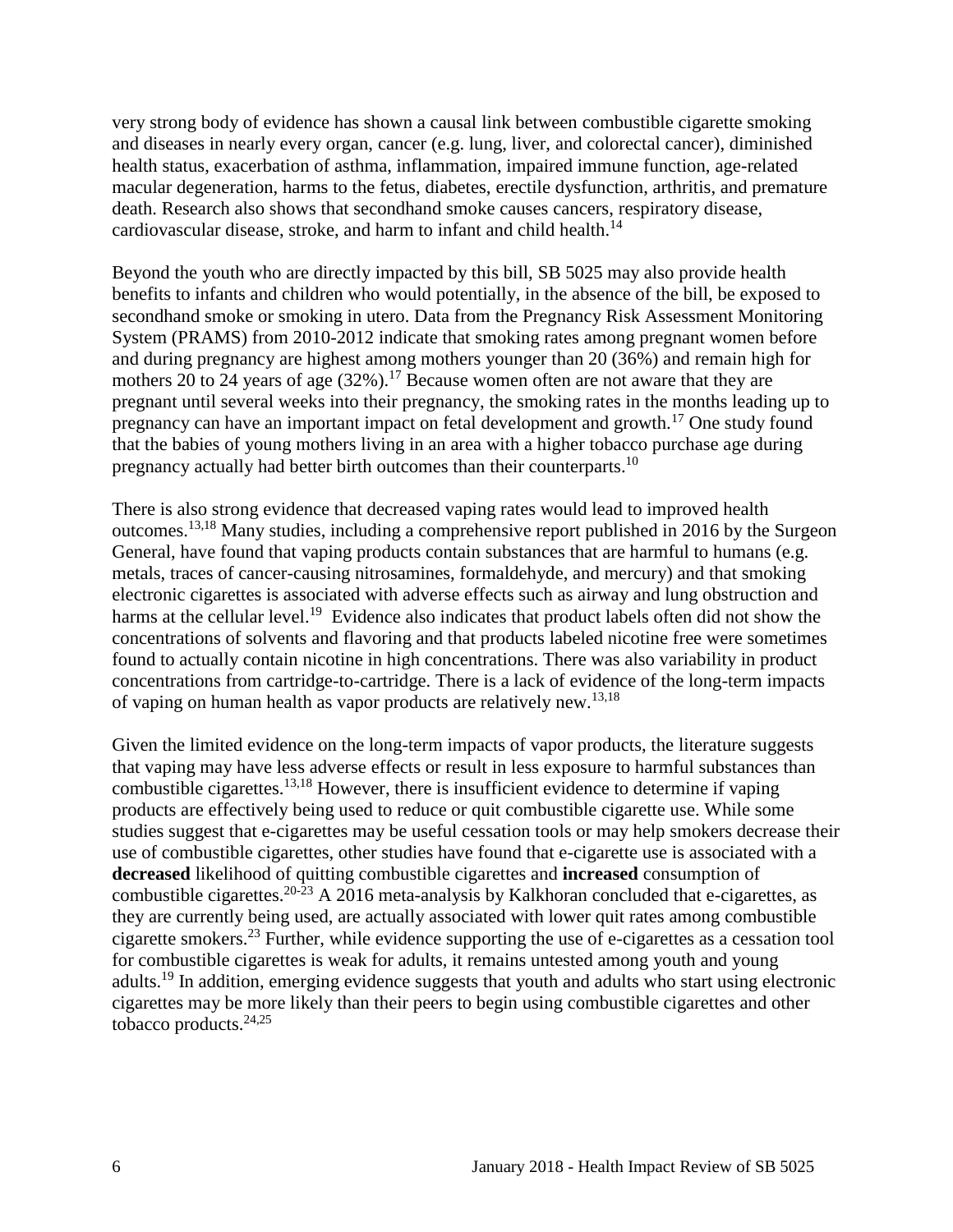#### **Will improving health outcomes for youth and young adults impacted by SB 5025 impact health disparities?**

It is unclear from the available evidence how increasing the minimum tobacco/vaping product purchase and possession age to 21 would likely impact health disparities. Two studies have found that increasing the minimum purchase age is associated with decreased smoking rates across income, race and ethnicity, and grade level<sup>[4](#page-13-0)[,6](#page-14-0)</sup>—indicating that the impacts of the bill on health disparities is potentially neutral. However this is only preliminary evidence and a large body of evidence has not yet been established.

We did not identify any evidence which suggests that increasing the minimum purchase age would increase smoking rates among any subpopulations. Given that the evidence is inconclusive regarding impacts across subpopulations, if an increase in the purchase age *did* lead to an increase in disparities, it would likely be a result of a disproportionate *positive* impact for communities with lower tobacco and vaping rates. There would still likely be a positive effect for all communities. Any observed increases in disparities as a result of smaller declines in smoking rates in some subpopulations could potentially be addressed through culturally and linguistically appropriate tobacco and vaping prevention interventions tailored to those populations.

#### *Disparities by race/ethnicity*

We found evidence that rates of smoking and age at initiation of cigarette use vary by race and ethnicity. Data from Washington State's 2016 Healthy Youth Survey indicate that Black and American Indian/Alaskan Native (AI/AN) youth reported smoking combustible and electronic cigarettes at significantly higher rates than their White counterparts across all grade levels  $(8<sup>th</sup>,$  $10^{th}$ , and  $12^{th}$ ).<sup>15</sup> For all grade levels, cigarette and e-cigarette use was highest among AI/AN youth. For example, AI/AN 10<sup>th</sup> graders report smoking at almost double the smoking prevalence of White students (13% compared to 6%).<sup>15</sup> Combined 2012-2014 Behavioral Risk Factor Surveillance System (BRFSS) data from adults in Washington also indicate that AI/AN respondents report the highest smoking rates into adulthood.<sup>17</sup>

A 2017 study found that, while the rates of smoking initiation have decreased for all adolescent and young adult age groups over time, Black and Hispanic males continue to have higher rates of initiation than their White peers.<sup>26</sup> In addition, a study of middle school students in Rhode Island found that Native American and multiracial students were more likely to initiate cigarette use in early adolescence than other students.<sup>27</sup> Evidence indicates that earlier age of initiation of tobacco use is associated with greater difficulty quitting. Youth who initiate smoking at 13 years or younger have the most difficulty quitting, while each year that a child delays initiation increases their chances of quitting.<sup>16</sup> This suggests that if increasing the tobacco and vaping product purchase age decreases smoking and vaping rates for all racial and ethnic groups and grade levels, it could potentially have greater positive impacts on youth of color and AI/AN youth than their White counterparts as these youth seem to be initiating smoking at a younger age in Washington.<sup>15</sup>

How SB 5025 will affect these nuanced changes in smoking disparities is not clear; however changing the minimum age to purchase tobacco could potentially result in a decline in the disproportionally high smoking rates among AI/AN adults in Washington in the future.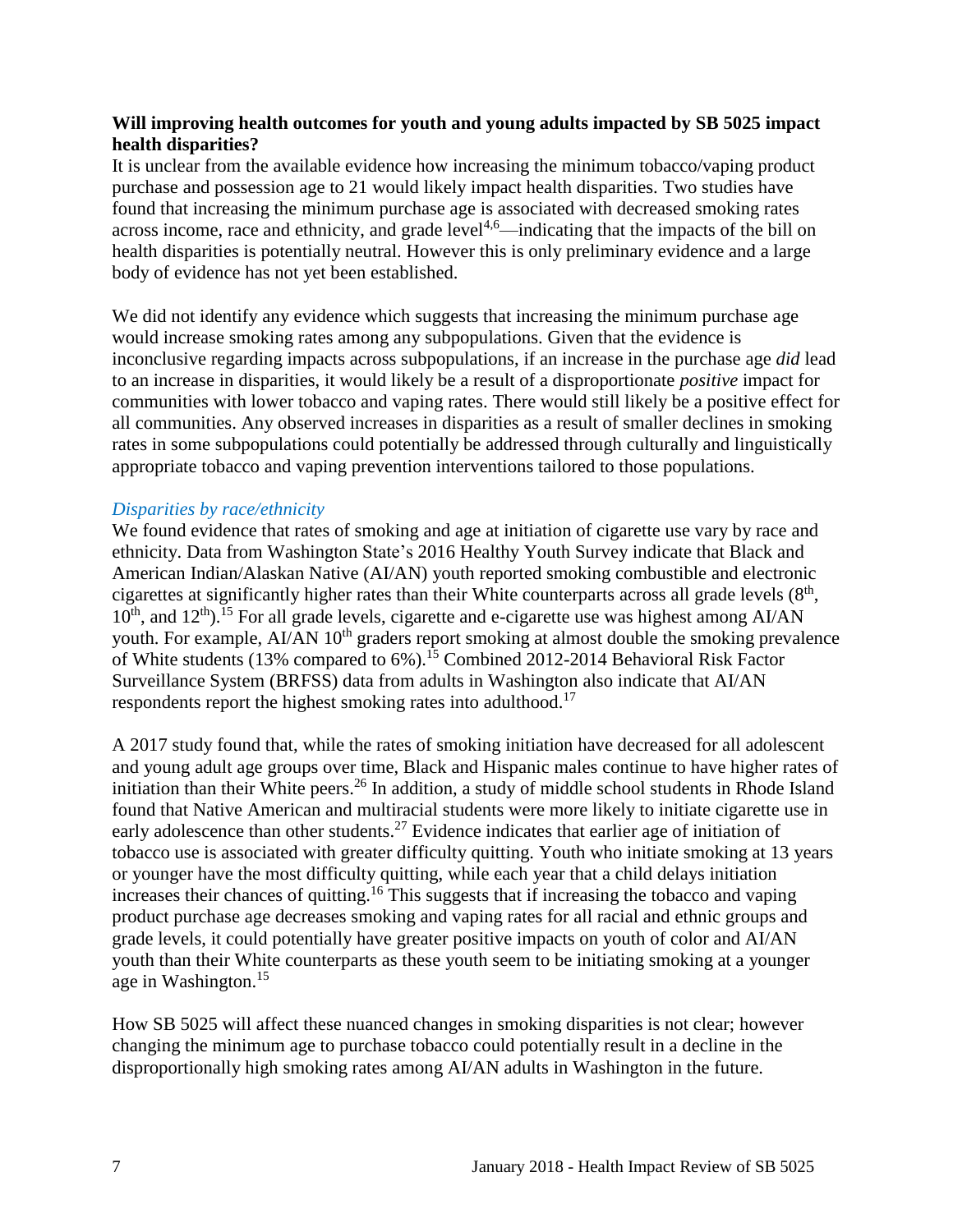In addition, PRAMS data from 2010-2012 indicate that AI/AN and low-income mothers are more likely than their counterparts to report smoking before pregnancy.<sup>17</sup> This may indicate that decreasing smoking rates evenly across all demographic groups could actually have a greater positive health impact in AI/AN and low-income communities because the decrease would not only benefit the smoker, but her unborn child as well. However, current law [\(RCW 43.06.455\)](http://apps.leg.wa.gov/rcw/default.aspx?cite=43.06.455) allows the Governor to enter into cigarette tax compacts with the tribes and stipulates that these compacts must prohibit retailers on tribal land from selling or giving cigarettes to anybody under the age of 18. SB 5025 does not amend this language. If tribal retailers continue to sell tobacco products to young adults between 18 and 20 years of age, it is possible that smoking rates among AI/ANs (and other Washingtonians) living on or accessing goods on tribal land will not be as positively impacted by SB 5025. If this leads to a greater decline in tobacco use among other subpopulations, this could exacerbate the smoking disparities that currently exist for AI/ANs in Washington.

Another point of consideration is the potential impact of SB 5025 on youth of color in regard to police contact and fines. Current law [\(RCW 70.155.080\)](http://apps.leg.wa.gov/rcw/default.aspx?cite=70.155.080) provides that an individual under the age of 18 who purchases, attempts to purchase, posses, or attempts to obtain tobacco products commits a Class 3 Civil Infraction and is subject to a fine, participation in up to four hours of community restitution, or both. SB 5025 would increase the age to 21 years. Evidence indicates that people of color are disproportionately represented in every stage of the justice system,<sup>28</sup> and at least one study has found that African American and Hispanic/Latino youth were significantly more likely to be fined for possessing tobacco than their White counterparts.<sup>1</sup> It is not clear from available evidence if receiving a citation is associated with a decrease in tobacco use or intent to use tobacco. $<sup>1</sup>$ </sup>

If 18-20 year olds of color are disproportionately targeted for possession of tobacco and vaping products, this could increase disparities that already exist in the justice system. Because involvement in the justice system is associated with negative health outcomes for individuals and their families,  $29-34$  this could have negative repercussions on health disparities. However, since evidence suggests that raising the tobacco purchase age decreases smoking rates among all racial/ethnic groups,<sup>4</sup> the number of youth of color violating the current under-18 purchase and possession laws will likely decrease. Therefore youth of color under 18 may be less likely to experience police contact as a result of tobacco possession and use even as 18 to 20 year olds may face increased contact. Therefore it is difficult to determine how SB 5025 would impact this component of health equity.

#### *Disparities by income*

Washington Behavioral Risk Factor Surveillance System data from 2012-2014 indicate that as income increases smoking rates decrease.<sup>17</sup> One study specifically addressed how smoking rates among students with different family incomes (using eligibility for free school meals as a proxy for family income) were impacted by an increase in the minimum tobacco purchase age. This study found that smoking rates declined equally for non-eligible and eligible students.<sup>6</sup> This suggests that SB 5025 may have neutral impacts on smoking disparities by income; however the evidence is insufficient to make a determination. As mentioned above, PRAMS data from 2010- 2012 indicate that low-income mothers are more likely than their counterparts to report smoking before pregnancy,<sup>17</sup> so decreasing smoking rates evenly across all income groups could actually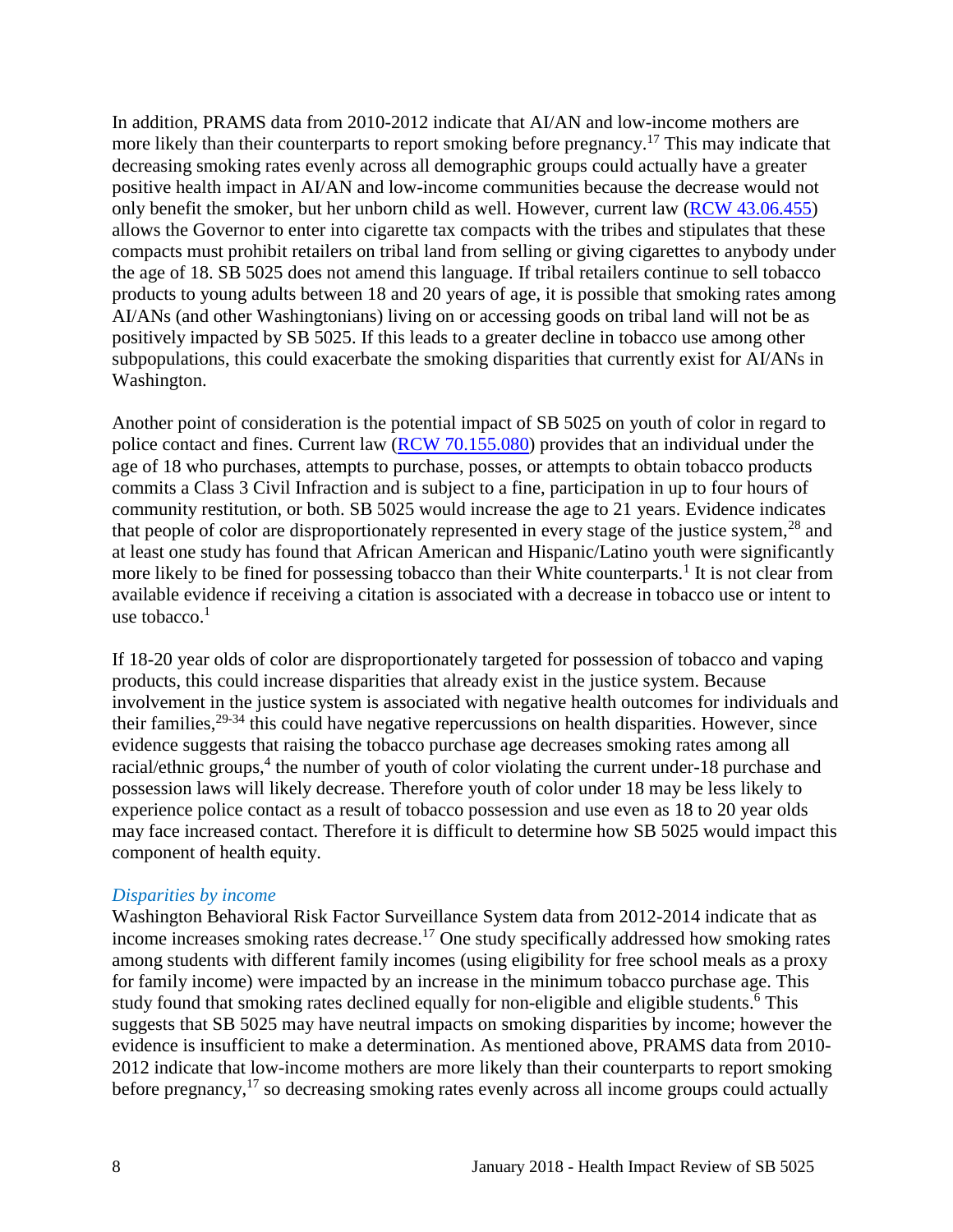have a greater positive health impact on low income communities because the decrease would not only benefit the smoker, but her unborn child as well.

#### *Disparities by sexual orientation/gender identity*

Data show that 2016 Healthy Youth Survey respondents in Washington who self-identified as lesbian, gay, or bisexual (LGB) reported higher smoking rates than their straight counterparts.<sup>15</sup> Overall, the literature has not addressed if changing minimum tobacco purchase and possession laws impacts LGB and straight youth equally, so it unclear how SB 5025 would impact tobacco use disparities by sexual orientation.

A 2017 study showed that transgender youth are more likely to use tobacco, and to start smoking cigarettes at an earlier age than nontransgender youth. <sup>35</sup> Although this study did not look specifically at how raising the minimum age to purchase tobacco would impact tobacco use among transgender youth, it is possible that raising the smoking age could decrease disparities and improve health outcomes for transgender youth since smoking into adulthood is more likely the earlier smoking is initiated.

#### *Disparities by military status*

National data indicate that active duty military members are more likely than civilians to report currently smoking, and that veterans are also more likely to be current smokers than nonveterans<sup>36</sup>. However, BRFSS data and Health Related Behavior Survey data for Active Duty Service Members from 2011 suggest that in Washington State, the rates among active duty personnel, the general population, veterans, and non-veterans are similar.<sup>[37](#page-27-0)[,38](#page-27-1)</sup> Because SB 5025 would not affect the minimum tobacco/vaping product purchase age on military bases in Washington, it is possible that this bill could have a smaller impact on decreasing tobacco and vaping product use among active duty personnel, thereby potentially creating a disparity or exacerbating disparities that already exist at the national level. It is important to note that in Hawaii, where a tobacco 21 purchase age law was passed in 2015, the U.S. Army, Department of the Navy, and the Marine Corps all announced their support and all military bases decided to comply with the law.<sup>a,39</sup> Similarly, the U.S. Navy stated that it supported California's efforts to pass a Tobacco 21 law, which went into effect in 2016.<sup>39</sup> If military bases in Washington decided to comply with SB 5025, this could potentially have a positive impact on disparities in smoking rates for military personnel.

#### **Other considerations**

We also explored the potential impacts of the bill on businesses that sell tobacco or vaping products as economic health can affect human health. We ultimately did not include these pathways in the logic model on page three of this review because the impacts on business have not been well researched. We did not identify any studies which have analyzed the impact of increasing purchase ages (of tobacco, alcohol, etc.) on business solvency, jobs, wages, or prices. One publication noted that no tobacco retailers have gone out of business in Needham, Massachusetts since it implemented a tobacco 21 purchase age in 2005,<sup>40</sup> but this has not been studied rigorously.

l

<sup>&</sup>lt;sup>a</sup> This correspondence can be found [here](https://www.garrison.hawaii.army.mil/pao/mr2015/MR_2015-12-02_ArmyToComplyWithStateSmokingLaw_FINAL.pdfhttps:/www.garrison.hawaii.army.mil/pao/mr2015/MR_2015-12-02_ArmyToComplyWithStateSmokingLaw_FINAL.pdf) in a media release from the U.S. Army Garrison, Hawaii, and in administrative messages from the Navy [\(NAVADMIN 298/15\)](https://www.navyreserve.navy.mil/Documents/Hot%20Topics%20Holding%20Folder/NAVADMIN%20298_15%20NOTICE%20OF%20HAWAII%20RAISING%20SMOKING%20AGE%20TO%2021%20EFFECTIVE%201%20JAN%2016.pdf) and Marine Corps [\(MARADMIN 649/15\)](http://www.marines.mil/mobile_noteused/MARADMINS/View/Article/175678/notice-of-hawaii-raising-smoking-age-to-21-effective-1-january-2016/).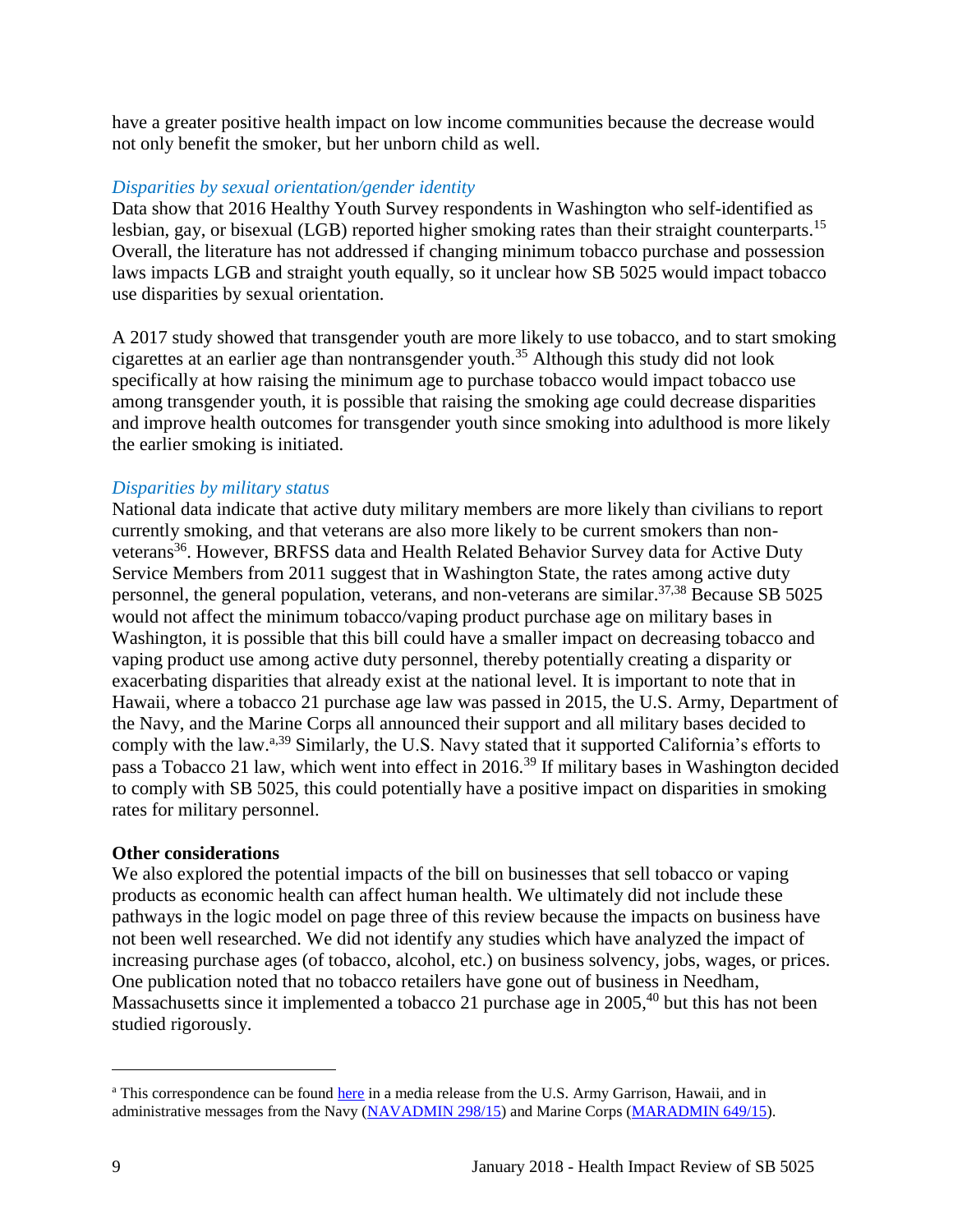Similarly, there is little evidence for how minimum purchase age laws impact retailer compliance and how compliance then affects usage of the restricted product. One study in New York City found that retailer compliance with tobacco control laws actually decreased after Tobacco 21 laws went into effect, with the percentage of retailers checking ID falling from 71% to 62% after implementation.<sup>41</sup> The authors point out that retailer compliance is important to ensure the success of Tobacco 21 laws, and note that New York City did not appropriate any additional funding to ensure retailer compliance when they passed Tobacco 21 laws in 2014.<sup>41</sup>

Lastly, one study estimated the impact of a national tobacco purchase age of 21 on cigarette sales. Winickoff et al. (2014) used national data on the proportion of legal tobacco sales that are made by (or for) 18 to 20 years olds to estimate the potential impact on retailers if the sale age is increased to age  $21<sup>40</sup>$  Winickoff notes that 18 to 20 year olds account for 2.12% of the total cigarette consumption in the United States and therefore, if all 18 to 20 year olds stopped smoking following an increase in the purchase age, the maximum amount that sales revenue could decline would be close to 2%. <sup>40</sup> This estimate is also based on the notion that there would be universal implementation and enforcement of the law. Assuming that the policy would have a long-term impact on smoking rates of adults in the future (through the aging of this low tobaccouse cohort), this could lead to a gradual reduction in the sale of cigarettes to older adults over time. This estimate does not account for other tobacco product or vaping product sales.<sup>40</sup> Further, New York City began enforcing a tobacco 21 purchase age in August 2014 and unpublished preliminary data demonstrates that the rate of decline of tobacco tax revenue remained steady before and after implementation. This finding strongly supports the projections from the IOM that an immediate impact on revenue from would be small, particularly because raising the purchase age delays or prevents the initiation of smoking rather than causing current smokers to quit.<sup>1</sup> Given the scarcity of research on the impact of age of purchase laws on business we are unable to make a conclusion about how SB 5025 would likely impact businesses.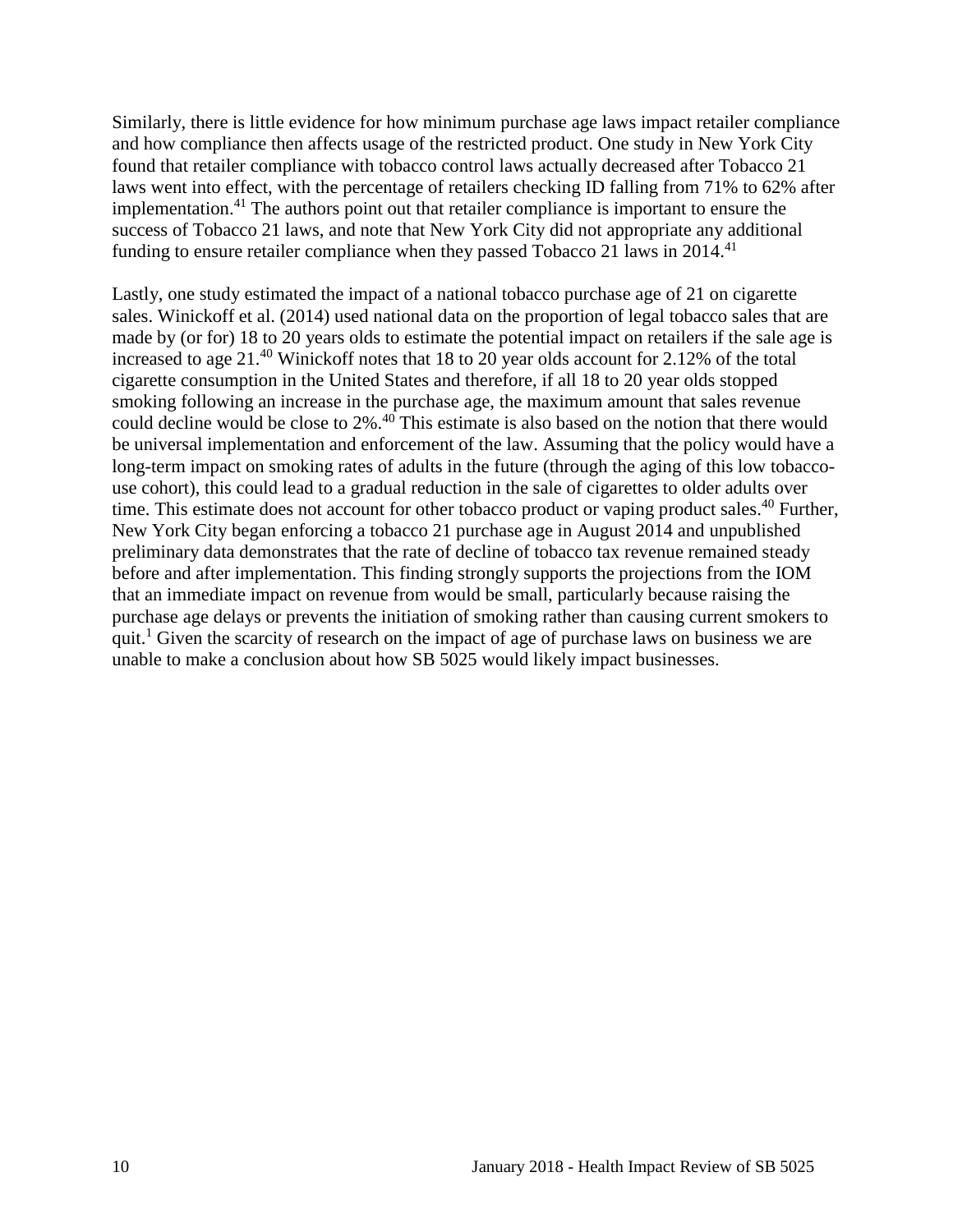#### **Annotated References**

## <span id="page-12-1"></span><span id="page-12-0"></span>1. **IOM. Public health implications of raising the minimum age of legal access to tobacco products. Washington D.C.: The National Academies Press; 2015.**

The Tobacco Control Act of 2009 directed the Food and Drug Administration (FDA) to convene a panel of experts to conduct a study on the health impaction of raising the minimum purchase age for tobacco products and submit a report to Congress. The FDA contracted with the Institute of Medicine (IOM) to convene a committee to examine the existing literature and use modeling to predict the likely impacts of increasing the minimum purchase age to 21 or 25 years of age. The committee concluded in their report that increasing the minimum purchase and possession age for tobacco products would likely prevent or delay initiation of tobacco use by adolescents and young adults and therefore also lead to a "substantial reduction in smoking-related mortality." The authors also concluded that while (for a purchase age of 21) 18 to 20 year olds would be affected, the largest reduction in tobacco initiation would likely be among 15 to 17 year olds. They note that increasing the purchase age to 19 would likely have a modest impact on decreasing tobacco access to minors compared in increasing the age to 21. The authors cite evidence that younger age of smoking initiation is associated with heavier smoking later in life, a higher likelihood of continuing to smoke through the lifespan, and increased risk of adverse health outcomes. The report also summarizes the literature on the effect of tobacco purchase, use, and possession (PUP) laws. A 2008 study conducted in California by Rogers et al. found that in the previous 12 months, across all 249 enforcement agencies statewide, an average of 24.1 citations were issued per agency. A study by Gottlieb et al. also found that African-American and Hispanic students were significantly more likely than their White counterparts to receive a PUP citation. Jason et al. (2007b) found that youth who were fined for PUP violations were more likely than youth in a tobacco prevention education program to reduce or quit tobacco use. However Gottlieb et al. (2004) found that receiving a PUP citation was only associated with reduced smoking intention in some of the sample schools. The committee conducted modeling (informed by the existing scientific literature) and estimated that raising the tobacco purchase age to 21 would lead to the following reductions in tobacco initiation: 15% (range: 12.5-18%) reduction for those under 15 years of age, 25% (range: 20.8-30%) reduction for those 15-17 years, 15% (range 12.5-18%) reduction for those 18-20 years. Their modeling predicts that with an age 21 minimum, by 2040-2059 there would be 0.2-0.8% reduction in deaths (8.2-9.9% by 2080-2099); 0.5% reduction in years of life lost (9.3% by 2080-2099); 0.3% reduction in lung cancer deaths (10.5% by 2080-2099); 12.2% reduction in low birth weight cases; 13% reduction in pre-term birth cases; and 18.5% reduction in sudden infant death syndrome (SIDS) cases.

#### 2. **Chaloupka F. Grossman, M. Price, tobacco control policies, and youth smoking.**  *NBER Working Paper No. 5740.* **1996.**

Chaloupka and Grossman analyzed national survey data collected annually from 1992 through 1994 with eighth, tenth, and twelfth grade students as part of the University of Michigan's Monitoring the Future Project. Each year approximately 15,000 to 19,000 students in each grade are included in the sample. The total sample included 110,717 respondents with compete data (response rate not noted). The authors added age of purchase policies in each county to the dataset. This ecological study found that as the minimum purchase age increased, tobacco use among surveyed youth showed a statistically significant increase. A causal relationship between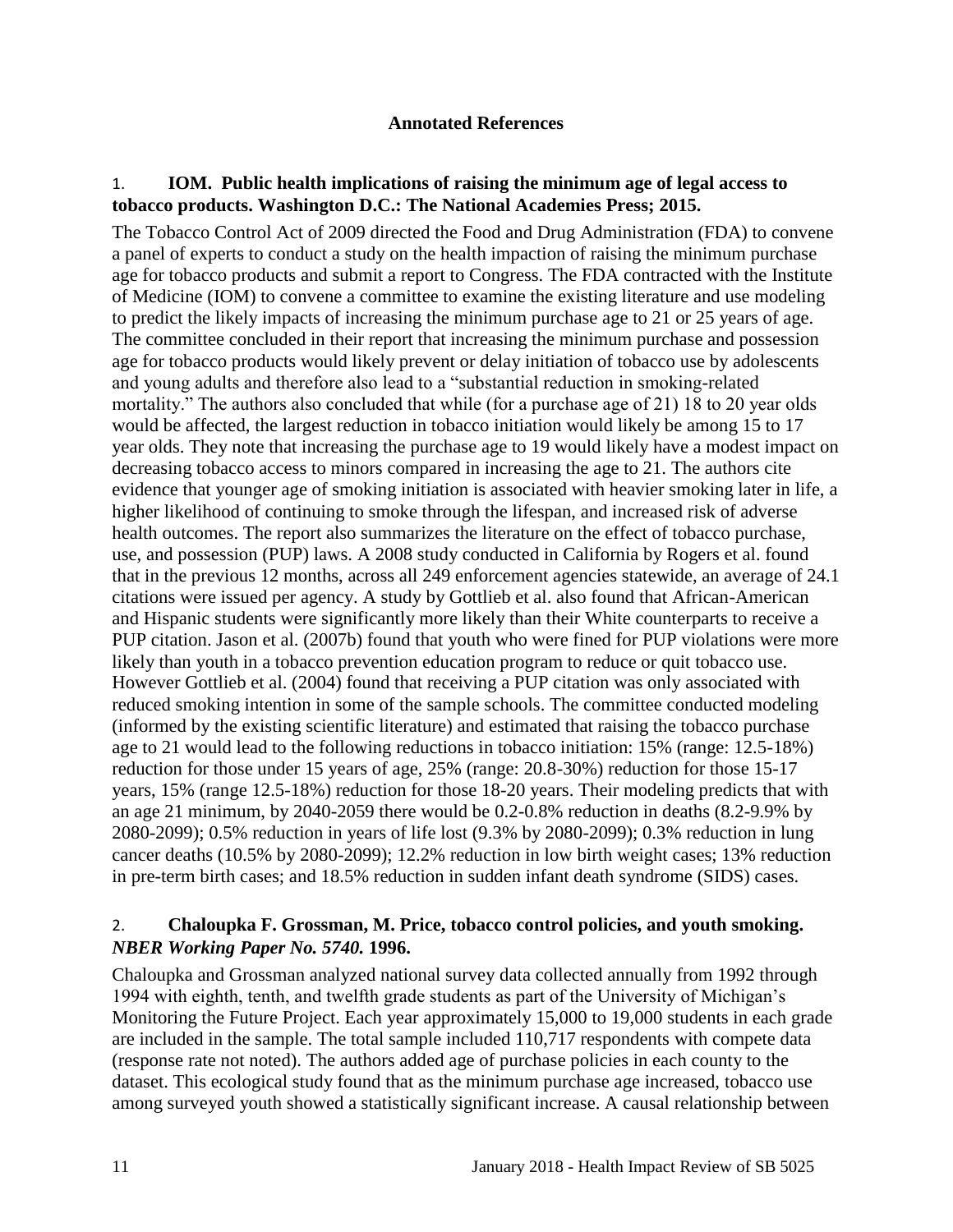these two variables cannot be determine using this study design (e.g. Did the jurisdictions increase their minimum purchase age to address high smoking rates? Did the minimum purchase age contribute to high smoking rates? Or were there other uncontrolled for variables that impacted both?). The authors note that there was limited variation in the purchase age (from 18 to 19 with only one state with a minimum of 21) and that these laws were poorly enforced at this time.

#### 3. **Fidler J. A., West R. Changes in smoking prevalence in 16-17-year-old versus older adults following a rise in legal age of sale: findings from an English population study.**  *Addiction.* **2010;105(11):1984-1988.**

On October 1, 2007 England, Scotland, and Wales increased the legal age to purchase tobacco from 16 to 18 years. Smoking among 16 to 17 year olds, however, remained legal. Fidler et al. analyzed data from the monthly Smoking Toolkit Study of randomly selected households and compared the prevalence of smoking among 16-17 year olds compared to other age groups after the age to purchase tobacco was increased. The surveys are collected through face-to-face interviews with one member (over 16 years) from the selected household and then the data are weighted to ensure they are representative of the population in England. The analysis included data from November 2006 through May 2009 and included 53,322 participants (response rate not noted). While the smoking rate declined for all age group after implementation of the higher age law, this change was only significant for three age groups (16-17 year olds, 18-24 year olds, and 55-64 year olds), and the greatest decline was among 16-17 year olds (7.1%). The decline in smoking prevalence after the law change for respondents under 18 years was significantly greater than the decline among respondents 18 and older.

#### <span id="page-13-0"></span>4. **Kessel Schneider S., Buka S. L., Dash K., et al. Community reductions in youth smoking after raising the minimum tobacco sales age to 21.** *Tob Control.* **2016;25(3):355- 359.**

In April of 2005 Needham, Massachusetts raided the minimum age to purchase tobacco to 21 years. Kessel-Schneider et al. used data from the MetroWest Adolescent Health Survey to determine if smoking rates had declined at a different rate in Needham than in 16 nearby communities that had not raised the minimum age to 21, and also to determine if the effects were specific to tobacco or if similar patterns excited for youth alcohol use. This school-based health survey is administered every other year to students in grades 9-12 starting in the fall of 2006. Seventeen of the 26 public high schools in the region participated in all four years of the survey (2006, 2008, 2010, and 2012). Participation rates among students ranged from 88.8% to 89.6%, with from 16,385 to 17,089 students participating each year. The authors controlled for two factors of school composition—percent of students receiving free and reduced lunch and percent of Caucasian students. In 2006 the smoking rates were not significantly different between Needham and the 16 comparison communities. From 2006 to 2008 and also from 2008 to 2010 the smoking rates decreased significantly more in Needham than in the comparison communities. From 2010 to 2012, the smoking rates decreased significantly more in the comparison cities than in Needham. The authors indicate that this suggests that raising the minimum purchase age may lead to a greater decline in smoking in the years immediately after the policy change. When looking at the time period from 2006 to 2010 the authors found that the smoking rates declined significantly more in Needham than in the comparison communities. This trend was true for all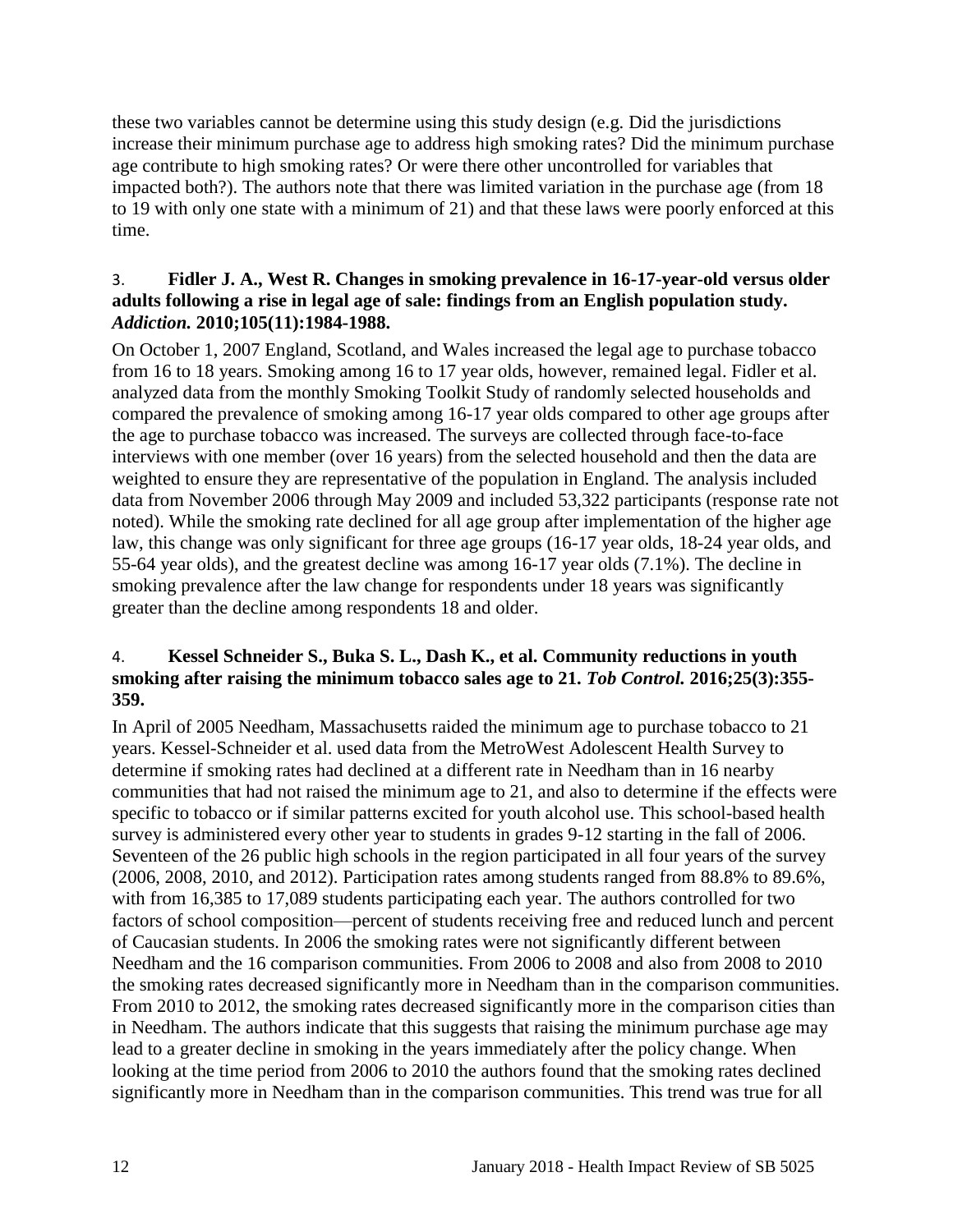observed subgroups (females, males, Caucasian, non-Caucasian, and for each grade except for 9th graders who reported low smoking rates). From 2006 to 2012 the percentage of students under 18 who reported purchasing cigarettes in stores declined significantly more in Needham (from 18.4% to 11.6%) than in the comparison communities (from 19.4% to 19.0%). The authors also found that this greater decline in Needham occurred between each of the survey years, but that the decline between 2010 to 2012 was not significantly greater in Needham than the comparison communities. There was a general decrease in alcohol use between 2006 and 2012, but there was not a significant difference in the decline between Needham and the comparison communities. The authors note that the age change was paired with enforcement efforts across Massachusetts. In 2008 there were 57 compliance checks in Needham, and zero illegal sales to those under age 18 were identified. The researchers highlight a few limitations of the study, such as a lack of baseline data because the first survey was administer over a year after the legislation was adopted. They note that Needham and one of the comparison communities passed a law in 2009 prohibiting tobacco sales in pharmacies, which may also have impacted smoking rates. They note that no other tobacco legislation passed during the study period, but that they did not account for non-policy tobacco programs in Needham or the comparison communities.

# 5. **Lewit E.M., Hyland, A., Kerrebrock, N., et al. Price, public policy, and smoking in young people.** *Tobacco Control.* **1997;6(Supplement 2):S17.**

Lewit et al. analyzed data from two cross-sectional, school-based surveys. The surveys were conducted with ninth graders from randomly selected classrooms in 21 communities (one in Canada and the rest in the United States) in 1990 ( $n=8,504$  students) and 1992 ( $n=8,858$ students). Student and parent refusal rates were 4% in both 1990 and 1992. Almost 89% of these respondents had complete data and were included in the analyses. Smoking "participation" was defined as smoking at least one whole cigarette in the past 30 days. The authors included a number of variables in their multivariate logistic regression models including: age, race, sex, exposure to tobacco education in school, exposure to pro- and anti-tobacco messages, cigarette price in the area, and tobacco control policies in the area. They found that policies that restricted purchase of cigarettes for those under 18 years were associated with lower smoking participation among both male and female students in the sample. These policies were not associated with non-smoking participants' reported intent to smoke in the future.

# <span id="page-14-0"></span>6. **Millett C., Lee J. T., Gibbons D. C., et al. Increasing the age for the legal purchase of tobacco in England: impacts on socio-economic disparities in youth smoking.** *Thorax.*  **2011;66(10):862-865.**

On October 1, 2007 England, Scotland, and Wales increased the legal age to purchase tobacco from 16 to 18 years. Millet et al. explored the impact of the change on the disparities in access to cigarettes and smoking behavior in England. The authors analyzed 2003 to 2008 data (with 2007 data excluded) from the Smoking, Drinking, and Drug Use Among Young People in England annual survey. This school-based survey is conducted with a random sample of 11-15 year olds. In 2008 the survey had a 58% response rate among schools (264 schools) and an 88% response rate among selected students in these school (n=7,798 students). The survey schools were reflective of the schools in England generally. The researchers controlled for several potential confounding factors (age, gender, race/ethnicity, and past alcohol or drug use) in their analysis. They found that students receiving free school meals (FSM)—a proxy for family income—were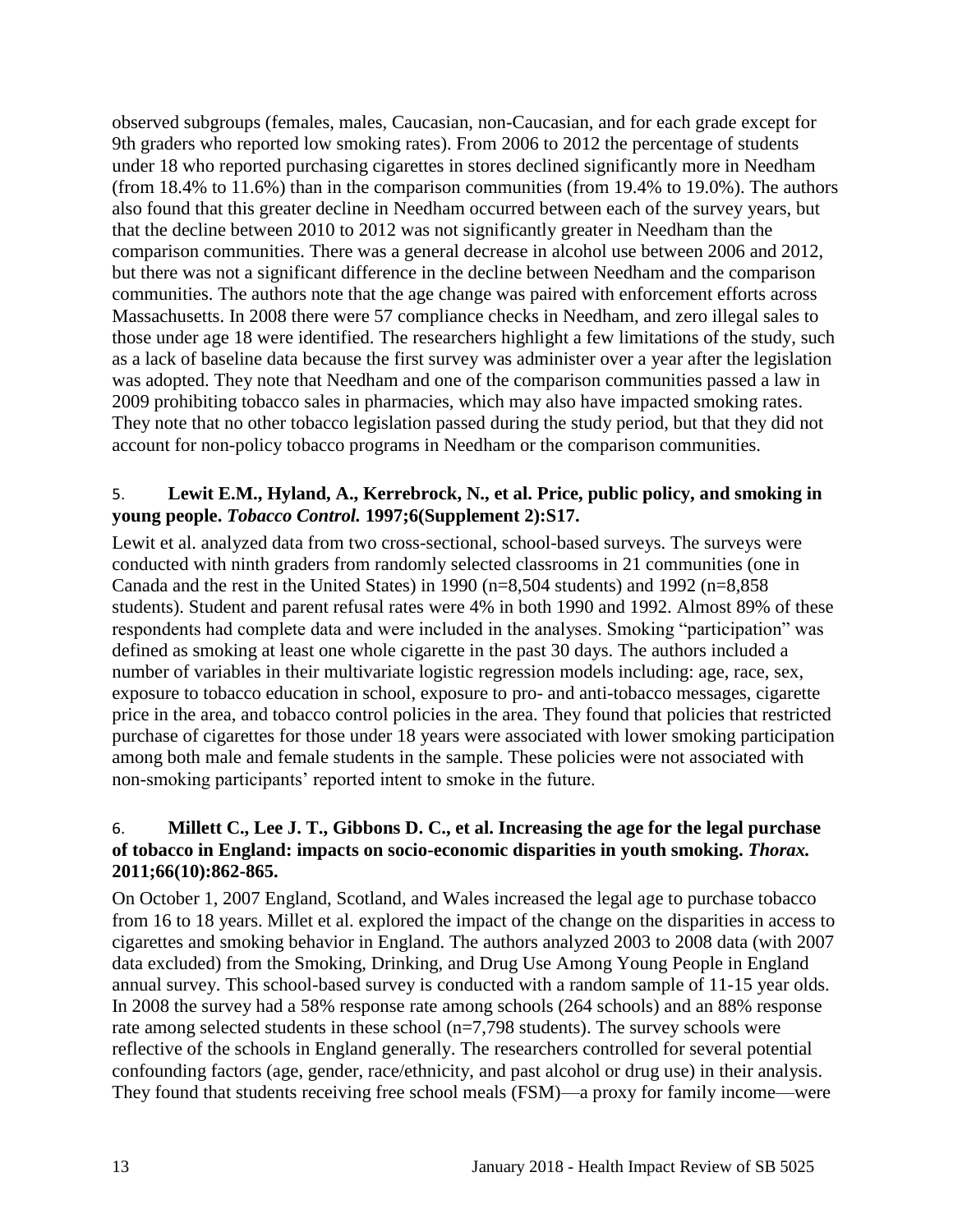more likely to smoke than their counterparts. The year after the minimum tobacco purchase age was increased to 18 years, there was a significant reduction in regular smoking (smoking at least one cigarette per week) among students (adjusted OR 0.67 [95% CI 0.55-0.81]). There were not significant difference in the effect on smoking rates for students eligible for FSMs and their counterparts. There was also a significant decrease after the law passed in the number of regular smokers who reported usually buying cigarettes from a commercial vendor or vending machine. This trend was true for both FSM and non-FSM eligible students accept for purchases from vending machine which did not decline significantly for FSM eligible students. Both groups of students did report a significant increase in the rates of buying cigarettes from friends, relatives, and others following enactment of the law. FSM eligible students were no more likely than their counterparts to usually buy cigarettes from these sources in both 2006 (before the law) and in 2008. There were significant increases in the number of non-FSM regular smokers who reported that it was difficult to buy cigarettes from a shop and also a significant decrease in the number of non-FSM respondents who reported that their last attempt to buy cigarettes from a shop was successful after implementation of the law. These trends were not significant among FSM regular smokers; however there was no significant difference between the FSM and non-FSM regular smokers in the ease of purchase in either 2006 or 2008. The authors conclude that increasing the minimum age to purchase tobacco in England was associated with a significant reduction in smoking among youth with neutral impacts on disparities by FSM.

#### <span id="page-15-1"></span>7. **Norberg K. E., Bierut L. J., Grucza R. A. Long-term effects of minimum drinking age laws on past-year alcohol and drug use disorders.** *Alcohol Clin Exp Res.*  **2009;33(12):2180-2190.**

Norberg et al. cite several studies on the connection between MLDA policies and alcohol use conducted after 1999 (the cut-off year for studies included in the 2002 systematic review by Wagenaar and Toomey summarized in this health impact review). The authors indicate that most of these studies have "found that higher MLDAs led to later initiation of drinking and reduced frequency of heavy drinking." The authors analyzed the connection between adolescent exposure to different minimum legal drinking ages and later alcohol and substance use disorders using data from the 1991 National Longitudinal Alcohol Epidemiological Survey and the 2001 National Epidemiological Study of Alcohol and Related Conditions (total n=33,869 respondents). They controlled for a number of potential confounding factors and found that adults who had been legally allowed to purchase alcohol before age 21 were significantly more likely to have an alcohol use disorder or other drug use disorder in later adulthood.

# <span id="page-15-0"></span>8. **Rimpela A. H. The effectiveness of tobacco sales ban to minors: the case of Finland.**  *Tobacco Control.* **2004;13(2):167-174.**

March 1, 1977 Finland introduced a ban on tobacco sales to people "apparently" under 16 years of age. In 1995 this age limit was raised to 18 years. Every two years, starting in 1977, the Adolescent Health and Lifestyle Survey (AHLS) was mailed to a nationally representative sample of 12, 14, 16, and 18 year olds in Finland. The response rates (separated by sex) ranged from 50-92% depending on the year, but were above 70% in most years. Every year since 1996 the School Health Promotion Survey (SHPS) has been administered in eighth and ninth grade classrooms. The authors included schools in the analysis that had participated in each of the following years: 1997, 1999, 2001, and 2003 (n=226,681). Participation ranged from about 20%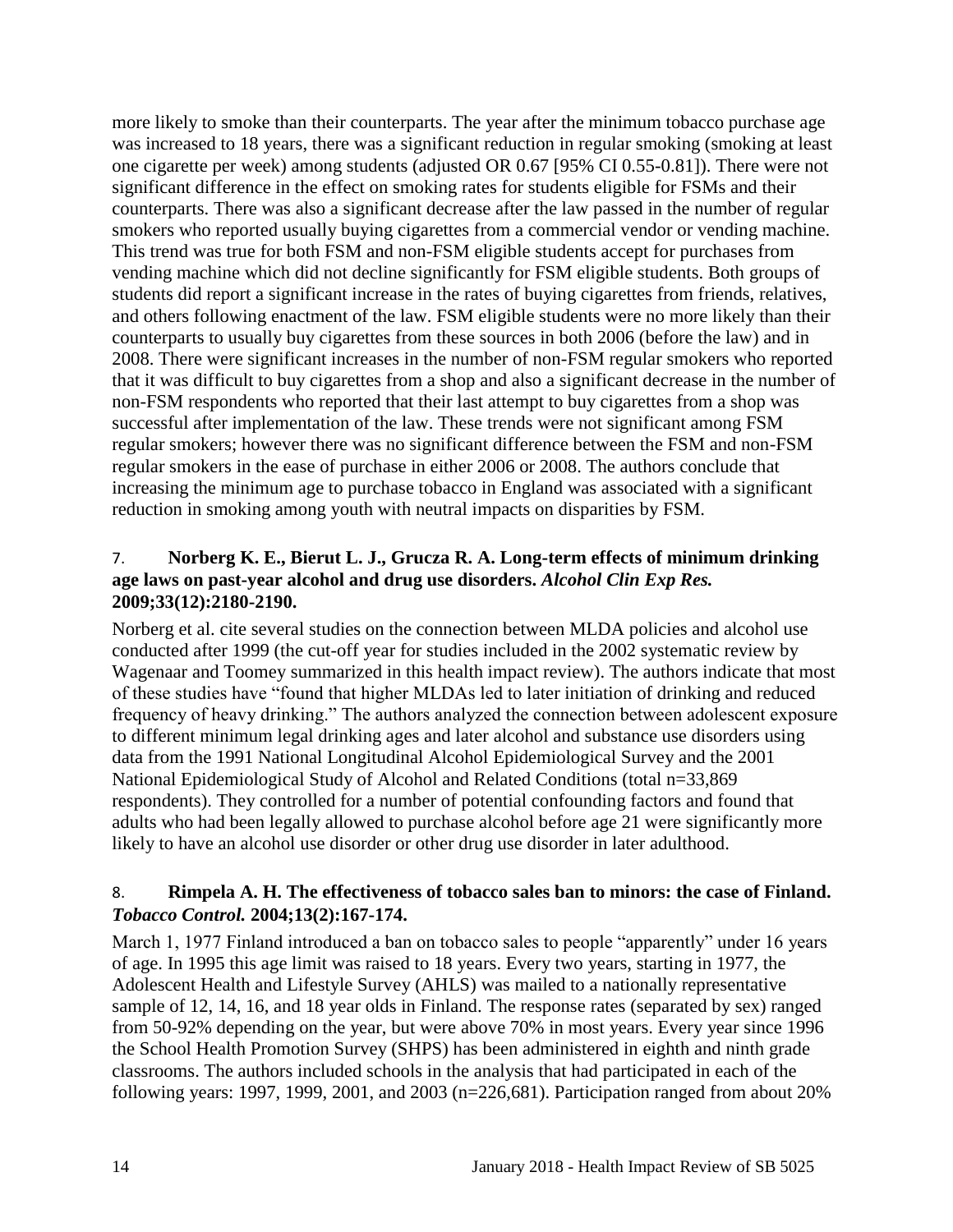to 80% of the Finish municipalities depending on the year. The percentage of 14 year old daily smokers who reported buying tobacco for themselves from a commercial source had a slight but significant decrease from 1977 (when the age 16 limit was enacted) to 1981(from 87% to 83%) , while no significant change was observed among the 16 and 18 year olds. In these same years there was a significant decrease in the proportion of 14 year old daily smokers who bought tobacco from shops (one commercial source), a trend that was seen among 16 year olds (not targeted by the law) as well. Between 1995 (when the age 18 limit was enacted) and 2001 there were significant decreases in the number of 14 and 16 year olds who reported purchasing tobacco, while no significant change was observed among 18 year olds. In these same years there were significant decreases in the proportion of 14 and 16 year old daily smokers who had purchased tobacco from shops and kiosks, while there were no significant changes among 18 year olds. However, purchases of tobacco from other outlets increased in 14, 16, and 18 year olds from 1995 to 1997. This trend reversed among 14 and 16 year olds between 1999 and 2003, but not among 18 year olds. There was also a significant increase in the purchase of tobacco from friends among 16 year olds from 1995 to 1997. There was a decrease in daily smoking among all age groups after 1977, but this was a short term change. There was no immediate decrease in daily smoking after the 1995 legislation, but there was a significant decline in smoking rates between 2001 and 2003 among all 14 year olds and among 16 year old boys. Smoking rates among 18 year olds remained flat during the entire period. The delay between the 1995 legislation and the 2001-2003 decline in smoking rates implies that factors other than the increase to age 18 (or some interaction of factors with the age increase) led to this decline rather than the smoking age increase alone. Daily consumption of cigarettes did not diminish after the 1977 or 1995 policy changes. The authors speculated that a lack of enforcement of the bans and the fact that the bans did not address social sources of tobacco may be responsible for a lack of sustained change to the smoking rates immediately following the legislation changes. The lack of enforcement was highlighted by data indicating that in 2002-2003 72% of schoolchildren reported that it was very easy or fairly easy to buy tobacco from a commercial source.

#### <span id="page-16-0"></span>9. **Wagenaar A.C., Toomey, T.L. Effects of minimum drinking age laws: Review and analyses of literature from 1960 to 2000.** *Journal of studies on alcohol.*  **2002;14(Supplement):206.**

Wagenaar and Toomey conducted a systematic review of the literature published between 1960 and 1999 on the impacts of minimum legal drinking age (MLDA) laws. The authors identified 132 studies. They graded the quality of each study based on sampling design, study design, and presence of a comparison group. Forty-eight of these studies looked at the impact of MLDA laws on indicators of alcohol consumption; and these studies looked at 78 alcohol consumption outcome measures. Twenty-seven of these 78 analyses (35%) found that as the legal age was raised alcohol consumption decreased significantly or as it was lowered alcohol consumption increased significantly (an inverse relationship between the MLDA and alcohol consumption). Eight additional analyses also found this inverse relationship between the MDLA and drinking but they did not report statistical significance. Five of the 78 analyses found a positive association between the MLDA and alcohol consumption. Only 17 of these 78 analyses reported statistical significance; used higher quality study designs, a probability sample or census, a comparison group, and an indicator of alcohol consumption (rather than alcohol purchase). Of these 17 higher quality analyses (from 14 different studies) eight (47%) found that increases in the MDLA were associated with significant decreases in alcohol consumption. One analysis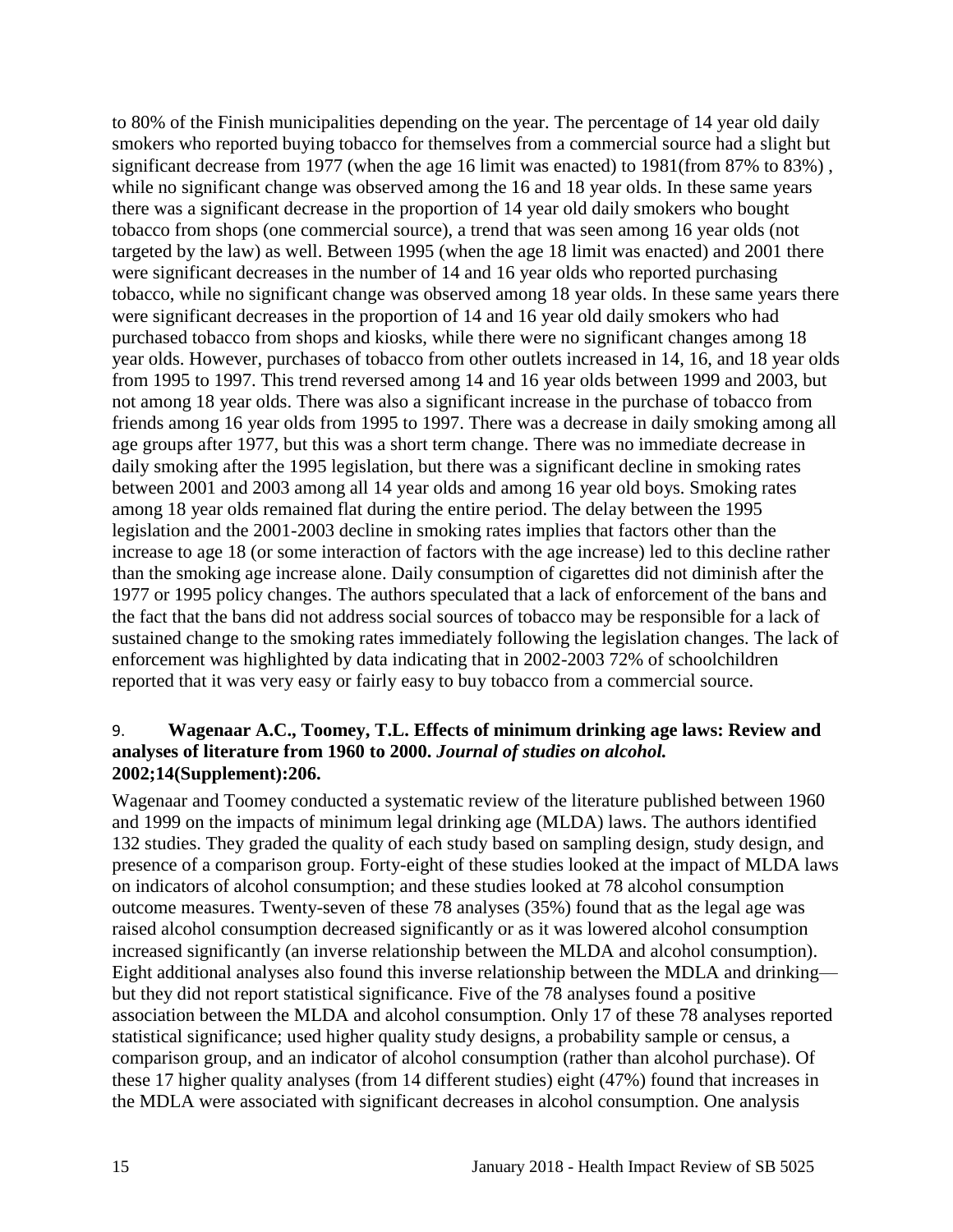found that the MLDA increase was associated with an increase in alcohol consumption, and eight analyses (47%) found no significant change in alcohol consumption. The authors conclude that several factors may account for the variability in results, including by how many years the MLDA was increased.

# <span id="page-17-0"></span>10. **Yan J. Does the Minimum Cigarette Purchase Age of 21 Protect Young Mothers from Cigarettes, Help Their Babies?** *Department of Economics, Appalachian State University.* **2011;11-17.**

Yan analyzed national birth sample data (which consists of all live births in Pennsylvania) using a regression discontinuity method to estimate the impact of the age 21 tobacco purchase legislation that existed in Pennsylvania from 1992 to 2002. Yan analyzed the impact of this legislation on young mothers' cigarette use and their babies' birth outcomes. The response rate for each of the smoking variables was over 98% (n=60,710). Yan excluded mothers who were born outside of the United State or who resided in states other than Pennsylvania. Yan only included women whose age at conception was within 10 months to either side of the purchase age cut-off and who conceived between October 1, 1992 and July 10, 2001. The author controlled for potential confounding factors and found that mothers over the age 21 threshold during their pregnancy were significantly more likely than their counterparts to smoke cigarettes and also that they reported smoking significantly more cigarettes per day. The babies of mothers who were old enough to legally purchase cigarettes during their pregnancy also had significantly worse birth outcomes than their counterparts (e.g. lower birth weight, shorter gestation, and lower APGAR scores). Yan speculates that these data indicate that the tobacco 21 legislation had positive impacts on lower smoking rates and volume and on positive birth outcomes.

# <span id="page-17-1"></span>11. **Yoruk C., Yoruk, B. Do Minimum Legal Tobacco Purchase Age Laws Work?**  *IDEAS Working Paper Series from RePEc.* **2014.**

Yörük and Yörük applied a regression discontinuity design to the National Longitudinal Survey of Youth 1997 cohort (NLSY97) data to estimate the potential impacts of minimum legal tobacco purchase ages in the United States. The NLSY97 is a national sample of 12 to 16 year olds (n=9,022). The authors note that the response rate is "quite high" but do not provide the exact number. Data were collected through annual personal interviews with the youth respondents. In the first year of the survey, one of the respondents' parents was also interviewed. The authors only included respondents who had been surveyed over the 1998 to 2004 period, who were up to two years older of younger than the minimum purchase age in their jurisdiction, and who were single as of the interview date. The researchers applied several models, and while some found significantly higher smoking rates among youth who had reached the minimum age, the authors conclude that their most robust model found that the higher smoking rates among youth over the minimum age compared to those younger than the minimum age were not significant. This model did, however, indicate that the probability of smoking for males and those who reported smoking before reaching the minimum purchase age was higher for those that had reached the minimum legal purchase age than for those who had not yet reached the minimum age. For those who had reported smoking before they reached the legal age, reaching the legal age was associated with a 5.1 percentage point increase in the probability of smoking recently, and a 24.7 percent increase in the number of days they smoked in the past month. The authors suggest that this indicates that youth who have not smoked by the minimum purchase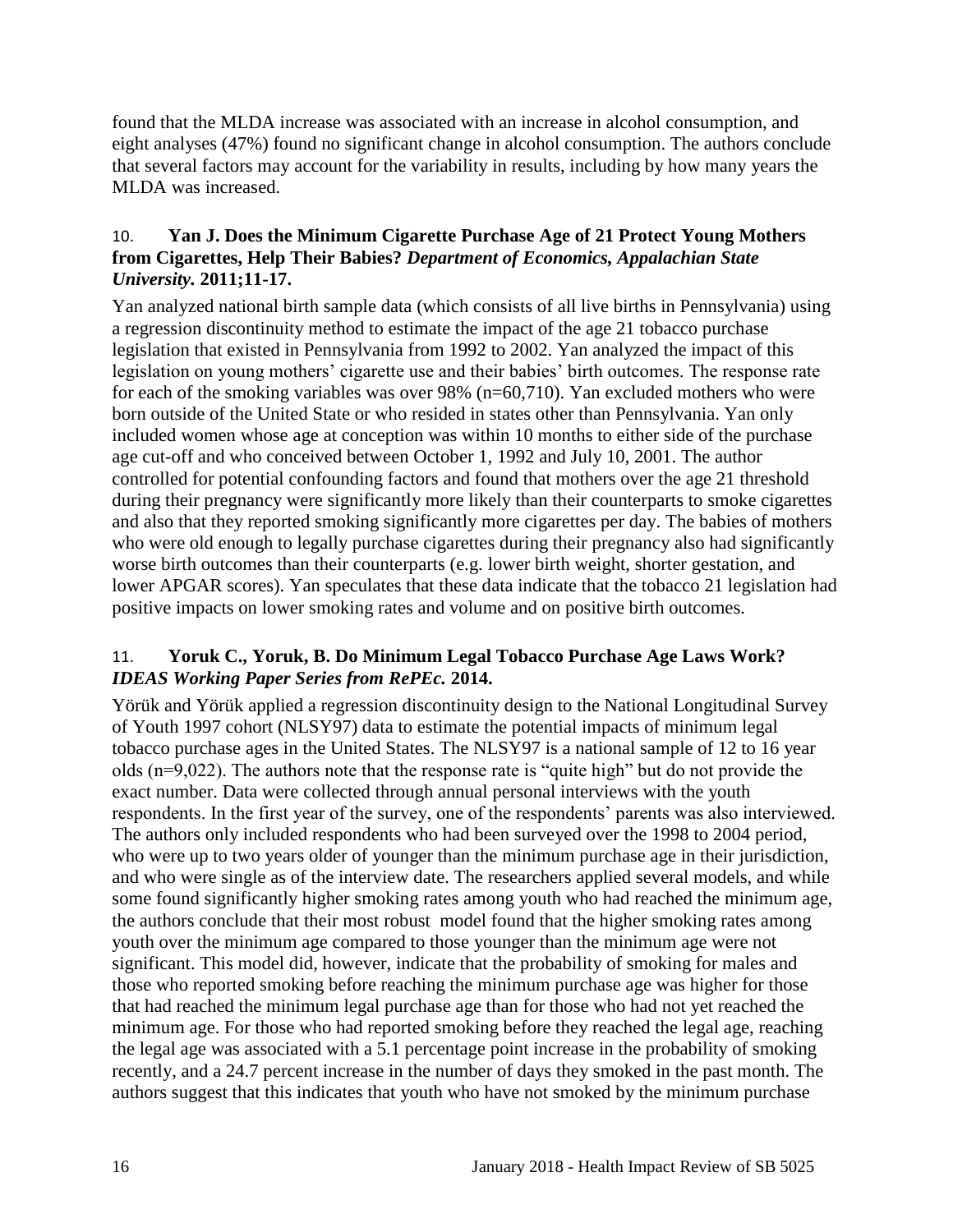age are unlikely to start smoking when they reach that age, but those who have smoked before this age may increase their usage when they reach the minimum purchase age. For males, reaching the minimum purchase age was associated with a 3.1 percentage point increase in the probability of smoking, and a 10.4 percent increase in the average number of cigarettes smoked per day. The authors conclude that their models indicate that minimum purchase age policies are only effective in reducing smoking participation among certain groups (young males and youth who reported smoking at all before reaching the minimum purchase age). The authors note that their results can only be generalized to youth who are around the minimum purchase age and not to other age groups.

# 12. **Knox B. Increasing the Minimum Legal Sale Age for Tobacco Products to 21.: Campaign for Tobacco-Free Kids; 2016.**

In this report, the author presents an overview of the issues surrounding tobacco use among youth in the United States and outlines potential benefits to increasing the tobacco purchasing age to 21. Key points discussed include the modeling predictions from the 2015 Institute of Medicine report, tobacco company marketing towards youth, the success of raising the minimum drinking age to 21 and lessons learned, as well as the overall benefits to a Tobacco 21 approach.

#### <span id="page-18-0"></span>13. **Pisinger Charlotta, Dossing Martin. A systematic review of health effects of electronic cigarettes.** *Preventive Medicine.* **2014;69:248.**

Pisinger and Døssing conducted a systematic review of the literature on the health consequences of vaping products published before August 14, 2014. The authors identified 76 studies which met their inclusion criteria. They found that 34% of the studies' authors had a conflict of interest (e.g. the study was funded or somehow influenced by electronic cigarette manufacturers or consultants for manufacturers of medicinal smoking cessation therapy). Many studies found that product labels did not show the concentrations of solvents and flavoring and that products labeled nicotine free were sometimes found to actually contain nicotine in high concentrations. There was also variability in product concentrations from cartridge-to-cartridge. The authors conclude that the studies had many methodological problems and that the body of evidence is inconsistent, lack long-term follow up, and don't allow any firm conclusion on the safety of vaping products. They conclude that these 76 studies indicate that electronic cigarettes cannot be regarded as safe. The available evidence does indicate that at least some vaping products are toxic to human cells and contain toxic compounds such as metals, traces of carcinogenic nitrosamines, formaldehyde, mercury, and other potentially harmful components. Vaping was associated with significant airway and lung obstruction in the short term and other adverse effects in the mouth/throat. Some studies indicate that vaping may have less adverse effects or result in less exposure to harmful substances than combustible cigarettes. Some studies suggest that electronic cigarettes may be useful as a smoking reduction/cessation aid, but the evidence on their efficacy is conflicting.

<span id="page-18-1"></span>14. **U.S. Department of Health and Human Services. The Health Consequences of Smoking: 50 Years of Progress. A Report of the Surgeon General. Atlanta, GA: U.S. Department of Health and Human Services, Centers for Disease Control and Prevention, National Center for Chronic Disease Prevention and Health Promotion, Office on Smoking and Health, 2014. Printed with corrections, January 2014.**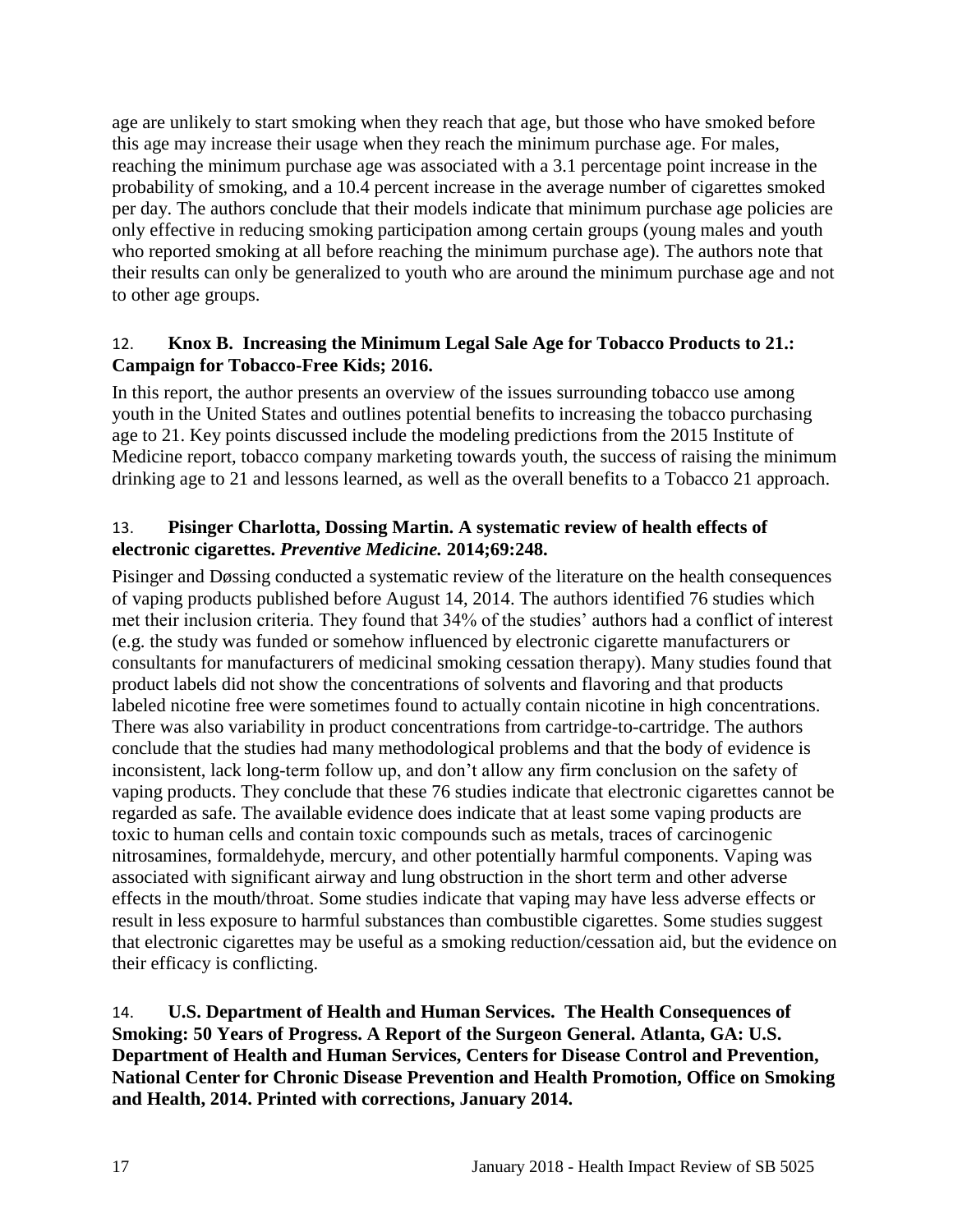The analysts writing the Surgeon General's reports on the health effects of smoking use a set of criteria to rank the strength of evidence that a causal relationship exits. For each health indicator, the analysts synthesize the evidence and then apply the criteria to the body of evidence. The report is then vetted by a series of external editors who are tasked with ensuring the accuracy of the report. This comprehensive analysis includes hundreds of references. The 2014 report concludes that since the 1964 Surgeon General's report, a very strong body of evidence has shown a causal link between cigarette smoking and diseases in nearly every organ, cancer (e.g. lung, liver and colorectal cancer), diminished health status, exacerbation of asthma, inflammation, impaired immune function, age-related macular degenera¬tion, harms to the fetus, diabetes, erectile dysfunction, arthritis, and premature death. Research also shows that secondhand smoke causes cancers, reparatory disease, cardiovascular disease, stroke, and harms to infant and child health. This report also summarizes the evidence indicating that tobacco use may have a different impact on adolescents than adults. The authors indicate that adolescence is a vulnerable stage of brain development, and that nicotine exposure during this age may have lasing adverse effects on brain development.

#### 15. **QxQ Analysis: Smoking and Electornic Cigarette Use. 2016. [http://www.askhys.net/Analyzer.](http://www.askhys.net/Analyzer) Accessed January 18, 2018.**

Washington State Healthy Youth Survey data from 2016 indicate that among 8th grade respondents American Indian/Alaskan Native (AI/AN) students (6.8% [95% CI 3.5-10.1%%) and Black students (4.4% [95% CI 2.3-6.5%]) reported higher smoking rates than their Asian and Pacific Islander (API) (1.5% [95% CI 0.6-2.4%]), White (2.8% [95% CI 2.2-3.4%)], and Hispanic peers (3.1% (95% CI 2-4.2%). Among 10th grade respondents, the same trends held, with AI/AN (13% [95% CI 7.8-18.3]) and Black students (7.8% [95% CI 4.2-11.4%]) reporting higher smoking rates than their peers. The percent of students who had reported smoking at all in the past 30 days was highest among 12 grade respondents. AI/AN (18.3% [95% CI 12-24.6%]) and Black respondents (15% [95% CI 8.9-21.1%]) again reported higher smoking rates than their peers with 11.9% (95% CI 10-13.8%) of White youth smoking. These data suggest that in Washington State, AI/AN and Black youth have disparately high rates of current cigarette use across all grades. Students from the subsample of schools who participate in the extended form version of the Healthy Youth Survey also answered questions about their sexual orientation. Eighth grade respondents who identified as lesbian, gay, or bisexual were more likely to report smoking cigarettes at all in the last 30 days (10.2% [95% CI 5.7-14.7%]) than their peers who identified as straight (2.6% [95% CI 2-3.2%]). This disparity also existed among 10th graders (15.2% [95% CI 11.5-18.9%] vs. 4.9% [95% CI 4.1-5.7%]) and 12 graders (23.5% [95% CI 19.3-27.7%] vs. 9.3% [95% CI 7.4-11.2%]). When asked how many electronic cigarettes they had used in the past 30 days, Black (8.7 [95% CI 3.4-14%]) and AI/AN 8th graders (7.8% [95% CI 3.3-12.3%]) reported the highest usage. AI/AN reported teh highest useage among both 10th grade respondents AI/AN (22.6% [95% CI 14-31.2%]) and 12th grade respondents (18.3% [95% CI 12-24.6%]). It is important to note that the current race/ethnicity categories aggregate diverse subpopulations into one category—so disparities within these categories may be masked. For example, API subpopulations likely have very different smoking rates but they are aggregated into one category so these differences are missed.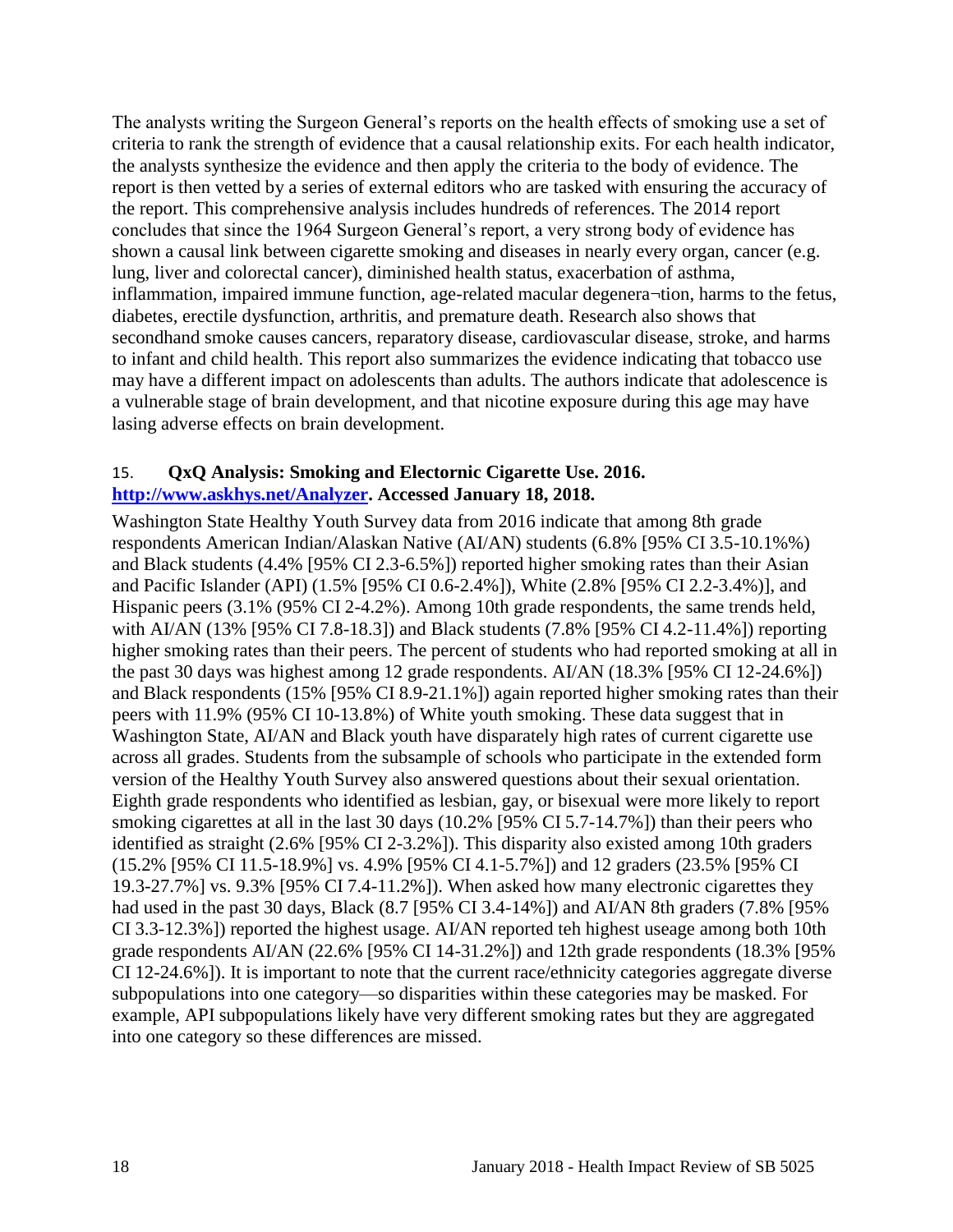#### 16. **Lydon David M., Wilson Stephen J., Child Amanda, et al. Adolescent brain maturation and smoking: What we know and where we're headed.** *Neuroscience and Biobehavioral Reviews.* **2014;45:323-342.**

Lydon et al. conducted a review of the literature on adolescent brain development and nicotine dependence. They cite evidence that smoking is most likely to be initiated during adolescence and that most adults who smoke daily initiate smoking by 18 years of age. The authors also note that once adolescents begin smoking, they are more likely than adults to continue smoking because they experience heightened positive effects from nicotine and are more susceptible to developing nicotine addiction than adults. Research also indicates that individuals who smoked their first cigarette at a younger age and who had a more pleasant experience are more likely to smoke additional cigarettes. Early-initiation smokers also tend to develop nicotine dependence faster and have higher daily cigarette consumption rates than later-initiation smokers. The authors cite a 1996 study by Breslau and Petterson which found that early smoking onset is associated with decreased likelihood of cessation. The likelihood of quitting was lowest for youth who initiated smoking at 13 or younger, with likelihood of quitting increasing with each year that initiation was delayed for adolescents.

#### 17. **Christenson T., Weisser, J. Health of Washington State Report: Tobacco Use. Washington State Department of Health; 2015.**

Combined 2012-2014 Behavioral Risk Factor Surveillance System (BRFSS) data indicate that AI/AN adults in Washington have significantly higher rates of current cigarette use than their White, Black, Hispanic/Latino, and Asian counterparts. Cigarette use also decreased significantly as educational attainment or income increased. This report also indicates that smoking rates among gay, lesbian, and bisexual respondents were significantly higher than for their straight counterparts. These BRFSS data and 2014 Healthy youth survey data also show that smoking prevalence is highest in late adolescence and early adulthood, peaking among 25-34 years old for men and women. Pregnancy Risk Assessment Monitoring System (PRAMS) data from 2010- 2012 indicate that the smoking rates among pregnant women before and during pregnancy are highest among mothers younger than 20 (36% [95% CI 28-45%]). Thirty-two percent of mothers age 20-24 also reported smoking before and during pregnancy (95% CI 27-37%) compared to 9% (95% CI 6-12%) of mothers 35 years or older. These data also indicate that smoking before pregnancy is highest among AI/AN (50% [95% CI 45-55%]) and low-income mothers. Because women often are not aware that they are pregnant until several weeks into their pregnancy, the smoking rates in the months leading up to pregnancy can have an important impact on fetal development and growth.

#### <span id="page-20-0"></span>18. **Hocharoen Chanalee. An evaluation of potential harm of electronic cigarette aerosol exposures and directions for research and regulation. In: Taft D, ed: ProQuest Dissertations Publishing; 2015.**

Hocharoen conducted a systematic review of the literature on electronic cigarettes published between January 1, 2009 and January 31, 2015 in academic journals. Thirty-nine articles met the inclusion criteria. Three of these studies examined inflammatory markers, cytokines, and chemokines, all of which found that interleukins (cellular messengers for immune response) increased with electronic cigarette exposure. One study found that interleukin 6 decreased with e-cigarette exposure. Seven studies examined cytotoxicity (cell toxicity) or mutagenicity (ability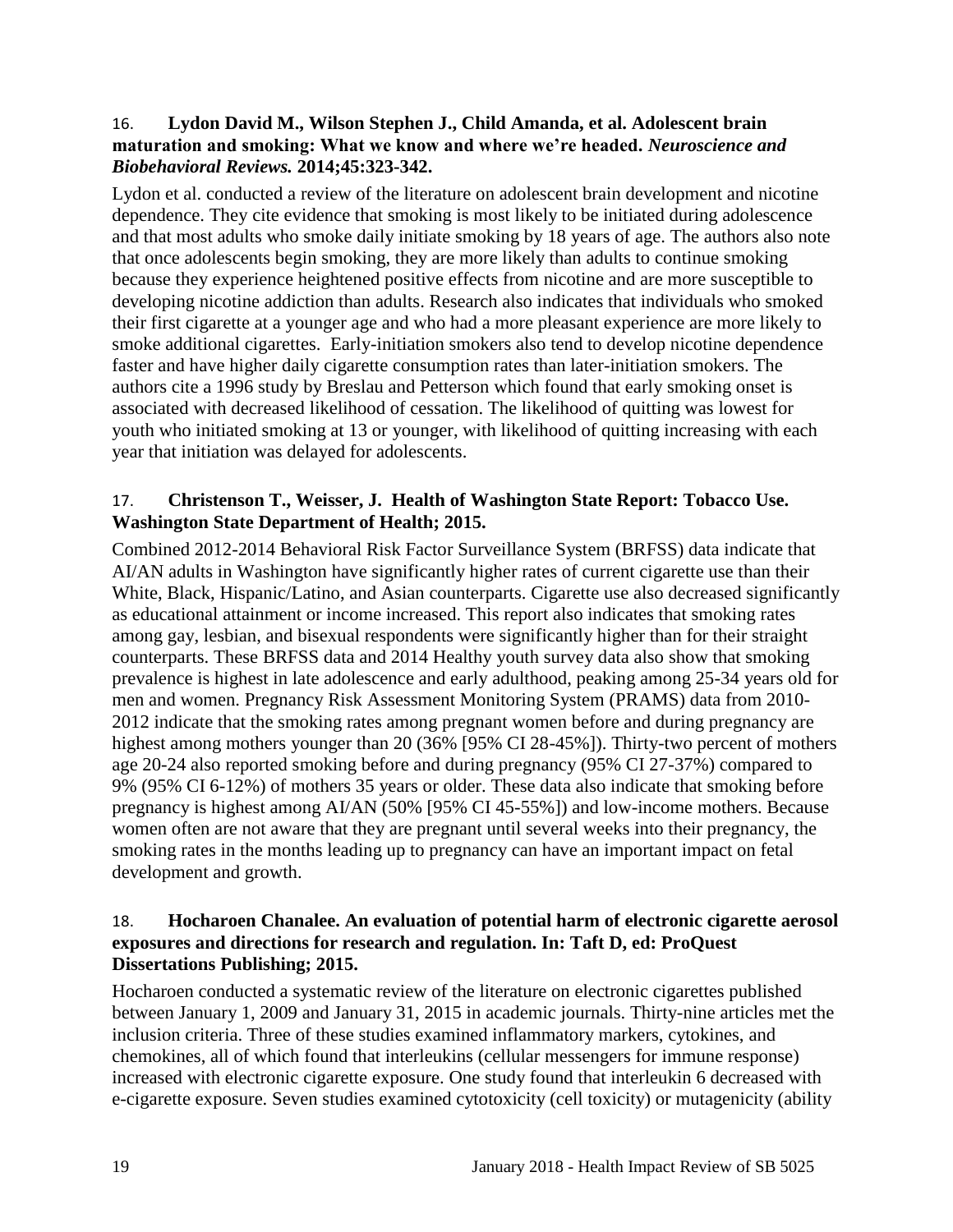to cause genetic mutations). These studies looked at the impacts of e-vapors of liquids on lung, throat, and mouth specific embryonic stem cells, and various fibroblasts. Six of these seven studies found cytotoxic effects, decreased cell viability, changes in cell morphology, reduced ATP detection, and cell mutagenicity for at least one of the measured flavors or e-liquid components. The seventh study found no cytotoxicity from e-liquids for epithelial carcinoma cells or Chinese Hamster ovary cells. The author concludes that cell viability is affected by ecigarettes and that vapor products sometimes contain "carcinogens, metals, and other potentially harmful constituents." The author notes that while physiological effects of e-cigarettes have been found in the literature, potential adverse long-term effects have not been studied.

#### 19. **Services U.S. Department of Health and Human. E-Cigarette Use Among Youth and Young Adults: A Report of the Surgeon General. Atlanta, GA: U.S. Department of Health and Human Services, Centers for Disease Control and Prevention, National Center for Chronic Disease Prevention and Health Promotion, Office of Smoking and Health; 2016.**

This report was prepared by the Office on Smoking and Health, National Center for Chronic Disease Prevention and Health Promotion, CDC with a focus on examining the research around the epidemiology and health effects of e-cigareete use among youth and young adults in the United States. "The initial drafts of the chapters were written by 27 experts who were selected for their knowledge of the topics addressed. These contributions are summarized in five chapters that were evaluated by approximately 30 peer reviewers. After peer review, the entire manuscript was sent to more than 20 scientists and other experts, who examined it for its scientific integrity." The chapters outline the following topic areas: (1) historical background, (2) patterns of e-cigarette use among U.S. youth and young adults, (3) health effects of e-cigarette use among U.S. youth and young adults, (4) activities of e-cigarette companies, and (5) e-cigarette policy and practice implications.

# 20. **Gmel Gerhard, Baggio Stéphanie, Mohler-Kuo Meichun, et al. E- cigarette use in young Swiss men: is vaping an effective way of reducing or quitting smoking?** *Swiss medical weekly.* **2016;146:w14271.**

Gmel et al. summarize the current evidence on the impact of e-cigarettes on combustible cigarette usage, noting that the literature is conflicting—with some studies finding that vaping is associated with using fewer cigarettes but with being less likely to completely quit smoking combustible cigarettes, other studies finding an increase in combustible cigarette usage and decreased likelihood of quitting, and still other studies finding that e-cigarettes were associated with more quit attempts and continued abstinence than NRT or using no aid. The authors used data from the Cohort Study on Substance Use Risk Factors in Switzerland. While 7,556 participants (all young men) provided consent to participate, 79.2% (n=5,987) completed the baseline questionnaire and 79.7% (n=6,020) completed the follow-up questionnaire. A total of 91.5% of the baseline respondents ( $n=5.476$ ) also completed the follow-up questionnaire. Among those who did not smoke at baseline, those who were vaping at follow-up were more likely to start smoking and to become occasional or daily smokers at follow-up than were nonvapers. Among those who were occasional smokers at baseline, nonvapers were more likely to become nonsmokers and less likely to become daily smokers than vapers. Among those who did not smoke at baseline, vapers were 6 times more likely to be occasion smokers and 12 times more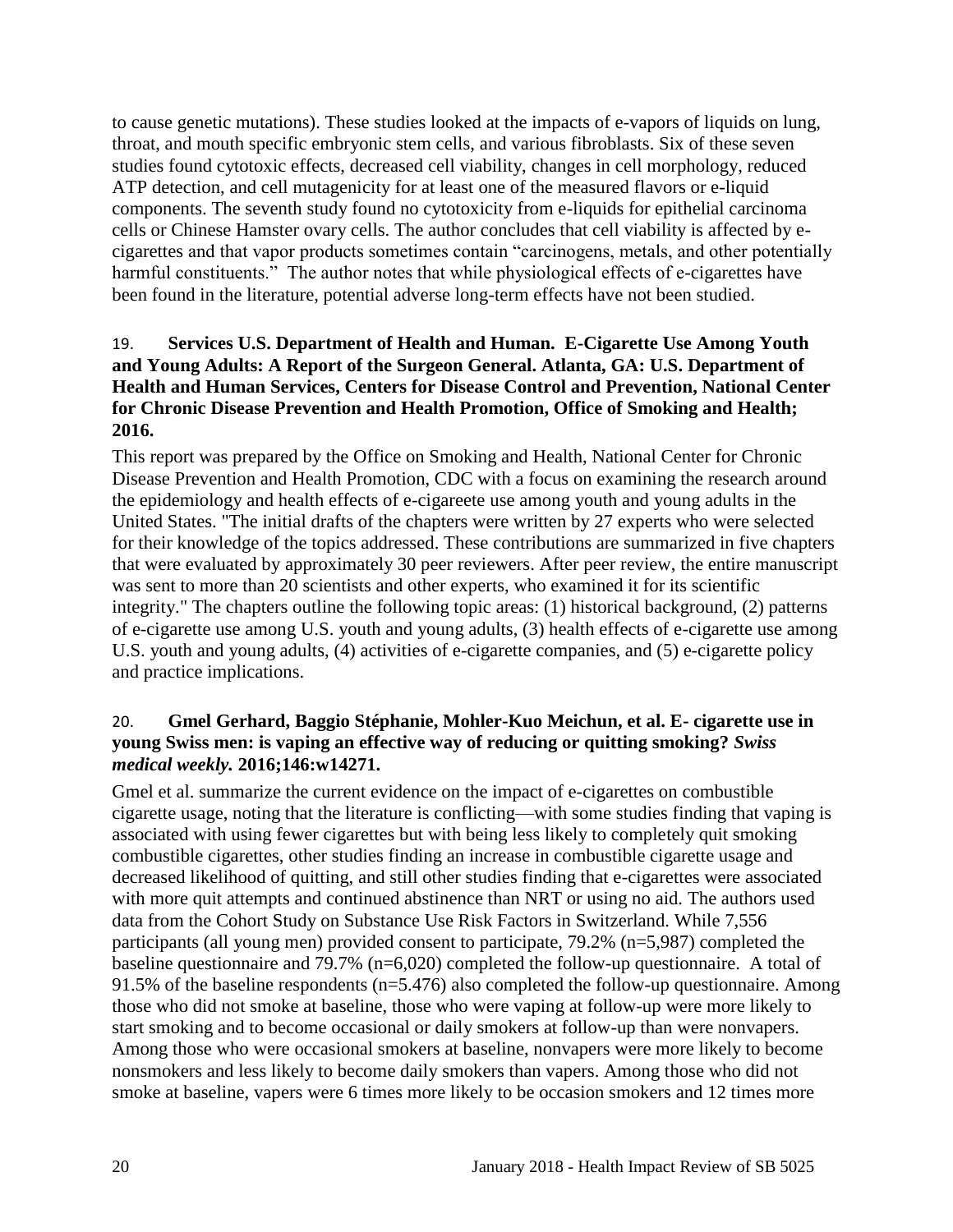likely to be daily smokers at follow-up than nonvapers. Among nonsmokers at baseline, vapors smoked significantly more (10 times more) cigarettes weekly at follow-up then did nonvapers. Weekly cigarette use increased between baseline and follow-up for occasional smokers and decreased for daily smokers but these changes were not significantly between vapers and nonvapers.

# 21. **Grace Randolph C., Kivell Bronwyn M., Laugesen Murray. Estimating cross- price elasticity of e- cigarettes using a simulated demand procedure.** *Nicotine & tobacco research : official journal of the Society for Research on Nicotine and Tobacco.* **2015;17(5):592.**

Grace et al. collected data from a convenience sample of 210 daily smokers in New Zealand who were 18 years of age or older and who had no intention to quit smoking before January 1, 2013. They excluded any smokers who had ever used e-cigarettes. They interviewed participants between February and March of 2013 (response rate not noted). The researchers had participants complete a written survey and three addition validated surveys, complete the Cigarette Purchase Task (CPT), sample an e-cigarette, and then answer questions about their intentions to purchase e-cigarettes and their regular tobacco product. The CPT is used to measure demand for tobacco products across a range of prices. The authors used the CPT completed before sampling the ecigarette as a baseline to determine the demand for combustible cigarettes in the absence of ecigarettes. The participants also indicated their intentions to purchase e-cigarettes and combustible cigarettes after trying the e-cigarette. The authors found that the simulated demand for e-cigarettes increased as the price of regular cigarettes increased, with an average cross-price elasticity of 0.16 (indicating that a 10% increase in the cost of combustible cigarettes was associated with a 1.6% increase in the demand for e-cigarettes). However, the simulation also found that the low-cost availability of e-cigarettes did not decrease the demand for regular cigarettes at a higher price and that a significantly lower proportion of participants said that they would quit smoking tobacco completely if e-cigarettes were available than if they were not. This finding suggests that the availability of low-priced e-cigarettes could actually encourage people who would otherwise have quit smoking completely as a result of raising tobacco prices to instead continue to use combustible cigarettes perhaps in tandem with lower-cost e-cigarettes. So, while the study found that smokers may substitute e-cigarettes for combustible cigarettes as the cost of the later increases (with the cost of the former staying low), low-cost e-cigarette availability may actually discourage combustible cigarette smokers from quitting entirely as combustible cigarette prices increase.

# 22. **Rahman M. A., Hann N., Wilson A., et al. E- Cigarettes and Smoking Cessation: Evidence from a Systematic Review and Meta- Analysis.** *PLoS One.* **Vol 102015.**

Rahman et al. conducted a systematic review of the literature on combustible cigarette consumption or cessation after the use of e-cigarettes. Six studies met their inclusion criteria. They found that e-cigarettes with nicotine were more effective as a cessation tool than those without nicotine. The authors pooled data from two randomized control trials and found a risk ratio of 2.29 (95% CI 1.05-4.97). They also found that use of e-cigarettes was associated with smoking cessation and reduction in the number of cigarettes used—though three of the six studies did not include a control group. The authors note that they were only able to consider the efficacy of nicotine vs. non-nicotine e-cigarettes and were not able to compare the efficacy of ecigarettes to other cessation interventions.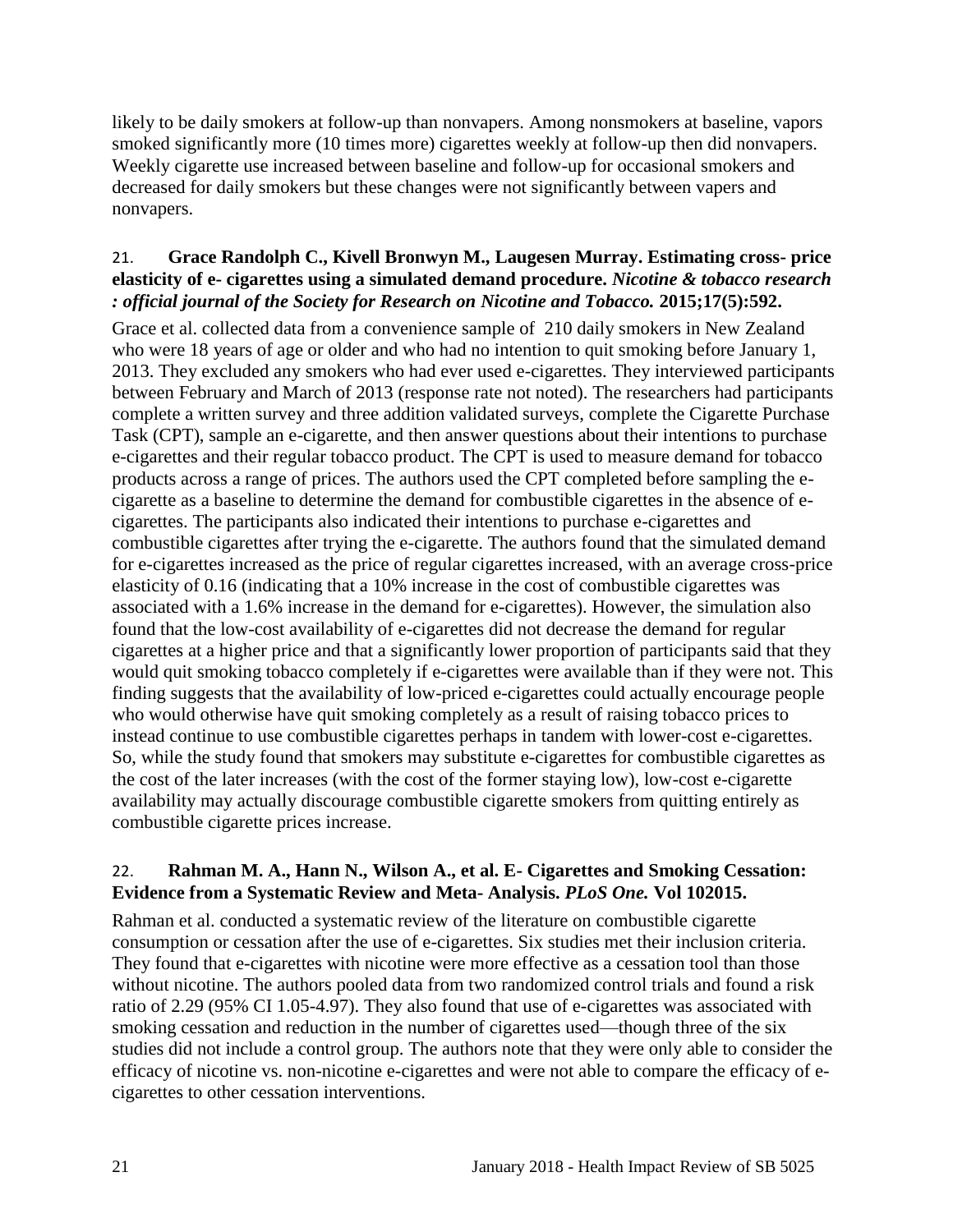#### 23. **Kalkhoran Sara, Glantz Stanton A. E-cigarettes and smoking cessation in realworld and clinical settings: a systematic review and meta-analysis.** *The Lancet Respiratory Medicine.* **2016;4(2):116-128.**

Kalkhoran et al. conducted a systematic review and meta-analysis to evaluate the association between e-cigarette use and combustible cigarette cessation among adults. Thirty-eight studies met their inclusion criteria for the systematic review, 20 of which had control groups and were included in the meta-analysis. They found that the odds of combustible cigarette cessation among those who used e-cigarettes was 28% lower than for those who did not use e-cigarettes (OR 0.72 [95% CI 0.57-0.91]). When the authors only included studies of smokers with an interest in quitting, they did not find a significant difference from the overall findings. The authors conclude that e-cigarettes, as they are currently being used, are associated with lower quit rates among combustible cigarette smokers.

# <span id="page-23-0"></span>24. **Leventhal Adam M., Strong David R., Kirkpatrick Matthew G., et al. Association of electronic cigarette use with initiation of combustible tobacco product smoking in early adolescence.(Report). 2015;314(7):700.**

Leventhal et al. cite evidence that electronic cigarettes are being used among teens who have never used combustible cigarettes. They cite a 2014 estimate that in the United States 43% of 10th graders who reported using e-cigarettes in the previous 30 days reported never having tried combustible cigarettes. Leventhal et al. analyze data from a longitudinal survey of high school students from a convenience sample of 10 public high schools in the Los Angeles, California area. They collected data in three waves: baseline (fall 2013; 9th grade), 6-month follow-up (spring 2014), and 12-month follow-up (fall 2014; 10th grade). The final sample included students who completed all three waves of the survey (n=2,530). They found that students who reported e-cigarette use at baseline were also more likely to report use of combustible tobacco products in the previous 6 months. After adjusting for potential confounding factors, the authors found that baseline e-cigarette use was also associated with a higher likelihood of using combustible tobacco products (cigarettes, cigars, or hookah) at follow-up (averaged across the two follow-up periods OR 2.73 [95% CI 2.00-3.73]). This trend was also true for combustible cigarettes specifically (OR 3.25 [95% CI 2.29-4.62]).

# <span id="page-23-1"></span>25. **Thomas A Wills, Rebecca Knight, James D Sargent, et al. Longitudinal study of ecigarette use and onset of cigarette smoking among high school students in Hawaii.** *Tobacco Control.* **2016.**

Wills et al. analyzed 2013 and 2014 longitudinal school-based survey data from Hawaii. The baseline sample included 2,338 9th and 10th graders. Students who were not smokers at baseline but who had used e-cigarettes were significantly more likely to have smoked combustible cigarettes at the one-year follow-up than their non-smoking peers who had never tried ecigarettes (OR 2.87 [95% CI 2.03-4.05]). Among students who had tried combustible cigarettes at baseline, using e-cigarettes was not significantly related to changes in their frequency of smoking traditional cigarettes at follow-up.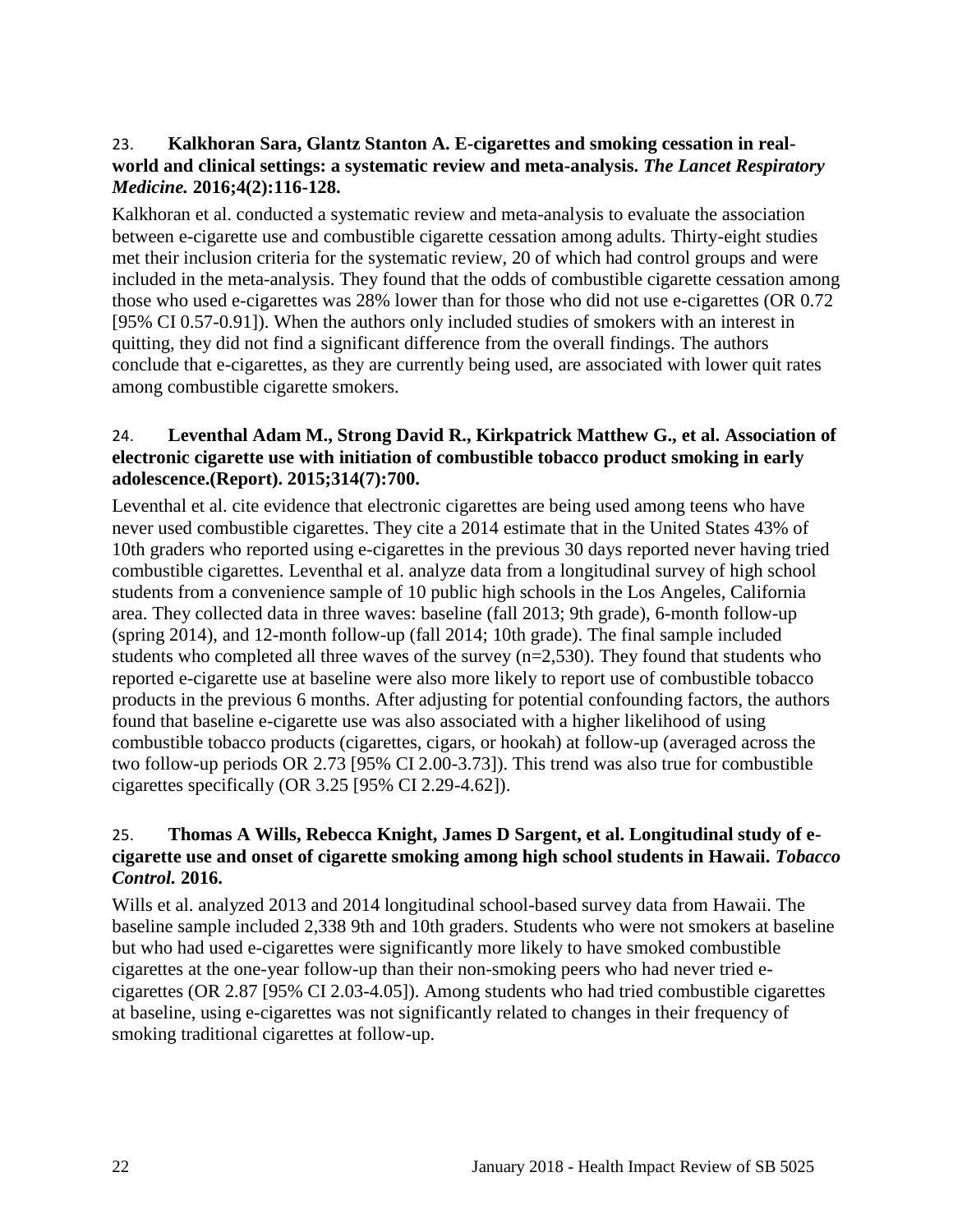#### 26. **Thompson A. B., Mowery P. D., Tebes J. K., et al. Time Trends in Smoking Onset by Sex and Race/Ethnicity Among Adolescents and Young Adults: Findings From the 2006-2013 National Survey on Drug Use and Health.** *Nicotine Tob Res.* **2017.**

Thompson et al. (2017) analyzed data from the 2006 to 2013 National Survey of Drug Use and Health to analyze trends in smoking onset among different age and racial and ethnic groups. Data from approximately 180,000 adolescents and young adults were included in the study. Specifically, the researchers looked at the change in rate of smoking onset over time, differences in rate between adolescents and young adults, and differences in rate by sex and race and ethnicity. The researchers found that the average age of smoking onset was 17.7 years. Overall, the rate of smoking onset declined across all age groups. However, the rate of the decline was not constant across all demographic groups. Black and Hispanic males had higher rates of onset than their White peers, and the rate of onset was higher among young adults aged 18 to 25 years compared to adolescents aged 12 to 17 years. In addition, the study found that women were more likely than men to initiate smoking as young adults, especially Black and Asian females. The researchers note that findings from the study suggest that prevention efforts should focus on young adults, and that reducing onset of smoking among young adults may improve smokingrelated health outcomes later in adulthood, especially for racial and ethnic minority communities.

# 27. **Roberts M. E., Spillane N. S., Colby S. M., et al. Forecasting Disparities with Early Substance-Use Milestones.** *J Child Adolesc Subst Abuse.* **2017;26(1):56-59.**

Roberts et. al. (2017) collected demographic information from 917 12-year olds attending six middle schools in Rhode Island. They followed up with these students semi-annually and after three years to determine if they had ever tried alcohol, cigarettes, or marijuana. Students selfreported race and ethnicity. Parents provided information about annual household income, highest level of educational attainment, and whether their family qualified for free or reducedprice lunches. This information was combined to determine socioeconomic status. The researchers found significant differences in initiation of cigarette use based on socioeconomic status and race and ethnicity. Native American and multiracial youth were most likely to initiate cigarette use at an early age. The authors noted that these group-based differences in smoking initiation were concerning since these communities also experience differences in substance use and health disparities in adulthood.

#### 28. **Task Force on Race and the Criminal Justice System. Juvenile Justice and Racial Disproportionality: A Presentation to the Washington Supreme Court. 2012.**

This report by Washington's Task Force on Race and the Criminal Justice System highlights data which indicate that youth of color in Washington are over-represented at every stage of the juvenile justice system. For example, youth of color are more likely than their white peers to be arrested, referred to court, prosecuted, adjudicated guilty, incarcerated, and transferred to the adult system.

# 29. **London Andrew, Myers Nancy. Race, Incarceration, and Health.** *Research on Aging.* **2006;28(3):409-422.**

London and Myers conducted a review of the literature around health and other outcomes for incarcerated individuals. They highlighted research that indicates that black Americans have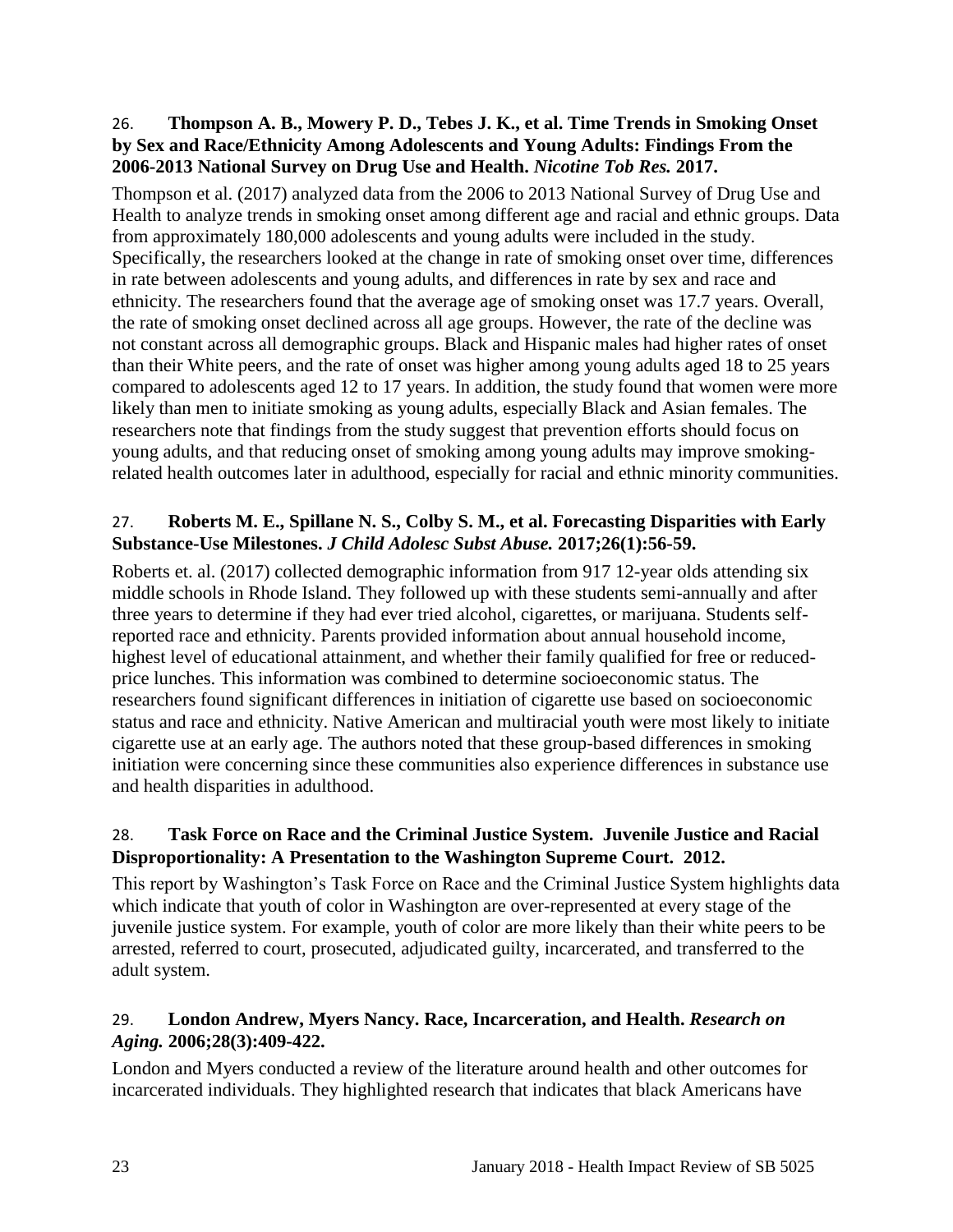worse health outcomes than other racial/ethnic groups, and also are disproportionately represented in the justice system. The authors also outlined data indicating the high rates of injury in jails and prison as well as the high rates of communicable disease among incarcerated and formerly incarcerated individuals. In addition, they highlight research that indicates that incarceration is associated with lower educational attainment, lower income, higher rates of unemployment, and higher involvement in jobs with high risk of injury or exposure to hazardous working conditions. Evidence also indicates that incarceration is associated with divorce and separation of families.

# 30. **Murray J., Farrington D. P., Sekol I. Children's antisocial behavior, mental health, drug use, and educational performance after parental incarceration: a systematic review and meta-analysis.** *Psychological bulletin.* **2012;138(2):175-210.**

Murray et al. conducted a systematic review and meta-analysis of the literature on parental incarceration and impacts on children's later mental, emotional, and social health. They identified 40 studies that met their strict inclusion criteria. The researchers pooled the odds ratios across all samples in order to determine if children with incarcerated parents had a greater risk of each outcome than children in the control group who did not have an incarcerated parent or parents. These pooled odds ratios indicated that parental incarceration was significantly associated with antisocial behavior among their children even after controlling for covariates. In some subpopulations parental incarceration was significantly associated with children's poor academic performance, poor mental health, and drug use, but this association was not significant for every subpopulation and did not always remain significant after controlling for covariates.

# 31. **Roettger Michael E., Boardman Jason D. Parental Incarceration and Gender-based Risks for Increased Body Mass Index: Evidence From the National Longitudinal Study of Adolescent Health in the United States.** *American Journal of Epidemiology.*  **2012;175(7):636-644.**

Roettger et al. analyzed data from the National Longitudinal Study of Adolescent Health (1994– 2008). The dataset included 15,558 individuals who had completed interviews for all waves of the study, including 1,205 males and 1,472 females who reported that their biologic mother or father was incarcerated. The researchers found that females who had experienced a parent being incarcerated saw greater increase in Body Mass Index (BMI) over time for than did females whose parents had not been incarcerated. This trend remained significant even after controlling for stressful life events, internalizing behaviors, and a range of individual, familial, and neighborhood characteristics.

# 32. **Swisher Raymond R., Roettger Michael E. Father's Incarceration and Youth Delinquency and Depression: Examining Differences by Race and Ethnicity.** *Journal of Research on Adolescence.* **2012;22(4):597-603.**

Swisher and Roettger analyzed data from the in-home portion of the National Longitudinal Study of Adolescent Health. Due to insufficient sample size for other racial/ethnic groups, only white, black, and Hispanic respondents were included in this study. The researchers found that among all racial/ethnic groups father's incarceration is associated with increased depression and delinquency for the children, even after controlling for other variables such as demographics and family background measures. In addition, when considering these results by race/ethnicity, the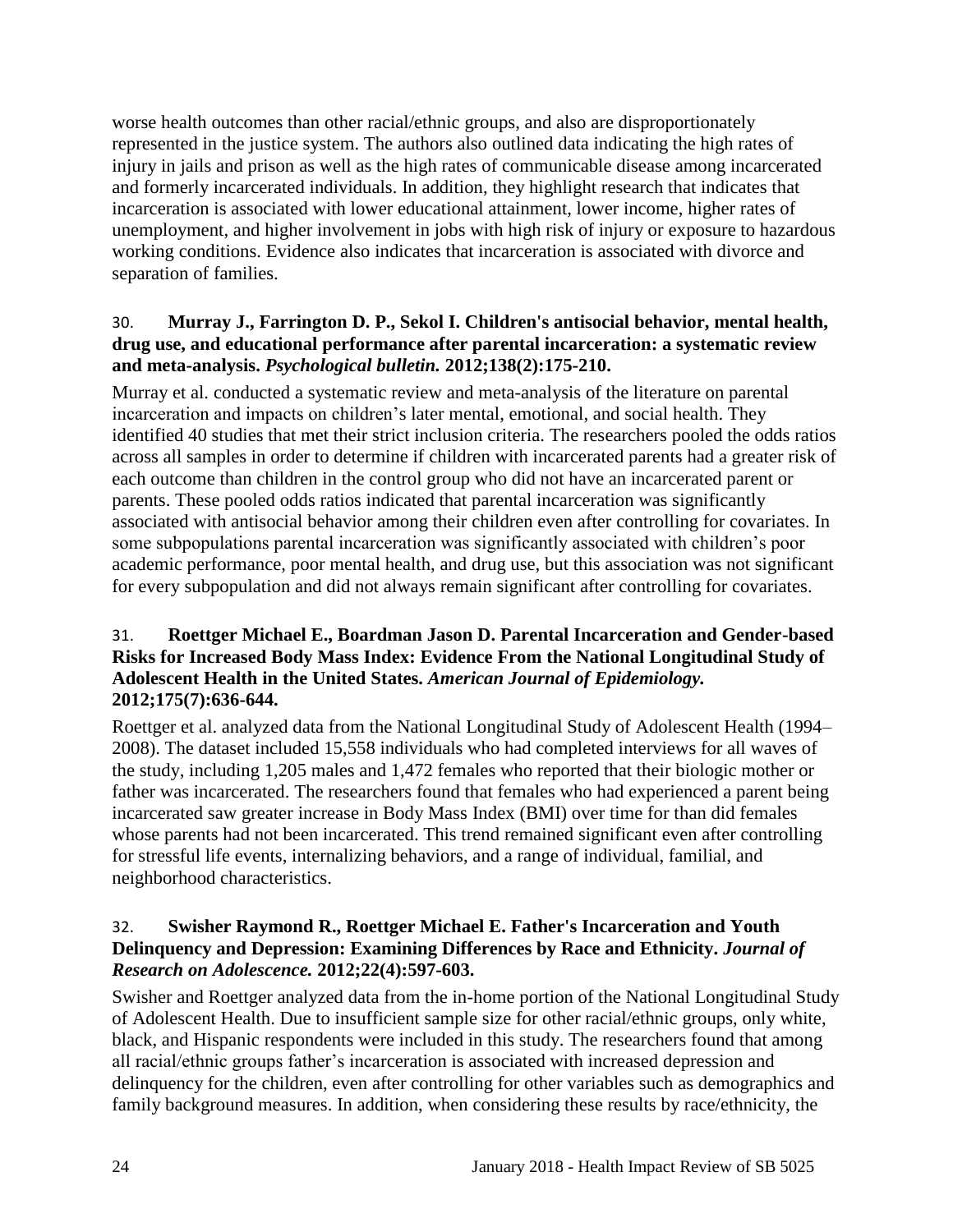data indicate that among Hispanic respondents, having their father incarcerated is associated with a higher propensity for delinquency than among white and black respondents.

## 33. **Turney K., Wildeman C., Schnittker J. As fathers and felons: explaining the effects of current and recent incarceration on major depression.** *Journal of health and social behavior.* **2012;53(4):465-481.**

Turney et al. analyzed data from the longitudinal Fragile Families and Child Wellbeing study. The researchers found that currently and recently incarcerated fathers are more likely to report a change in employment status, separation from a child's mother, a change in relationship quality, and depression. The association between incarceration and depression remained significant even after controlling for variables such as demographic characteristics and history of depression.

# 34. **Wu E., El-Bassel N., Gilbert L., et al. Prior incarceration and barriers to receipt of services among entrants to alternative to incarceration programs: a gender-based disparity.** *Journal of urban health : bulletin of the New York Academy of Medicine.*  **2012;89(2):384-395.**

Wu et al. collected data from a random sample of adults (N=322; 83 women and 239 men) entering alternative to incarceration programs in New York City. Researchers collected data though structured interviews including information on sociodemographics, substance use, prior incarcerations, and barriers that had prevented a participant from visiting or returning to a service provider. Less than half of the participants had earned a high school diploma or GED. When analyzing collapsed data for male and female participants, they found that a greater number of prior incarcerations were significantly associated with a greater number of barriers that prevented accessing a service provider. When they analyzed the data disaggregated by sex and controlling for sociodemographic and substance use indicators, researchers found that the relationship between a greater number of prior incarcerations and greater number of service barriers experienced remained significant only for men.

# 35. **Day J. K., Fish J. N., Perez-Brumer A., et al. Transgender Youth Substance Use Disparities: Results From a Population-Based Sample.** *J Adolesc Health.* **2017;61(6):729- 735.**

Day et al. (2017) completed a cross-sectional, population-based, representative analysis of substance use among transgender and nontransgender middle and high school students in California. Data was collected as part of the 2013-2015 Biennial Statewide California Student Survey. The sample included 32,072 middle and high school students from across California (71% response rate). Of these students, 335 self-identified as transgender. The sample of students were representative of the California population as a whole. Day concluded that transgender students were 2.5 to 4 times more likely to use tobacco, marijuana, alcohol, and other illicit drugs compared to nontransgender students. For tobacco, approximately 35% of transgender youth reported ever smoking cigarettes. Transgender youth were 2.7 times more likely to have ever smoked cigarettes and 4.2 times more likely to have used cigarettes in the past 30 days compared to nontransgender youth. In addition, transgender students were more likely to have started using cigarettes at an early age and were at higher risk for ever using cigarettes than their nontransgender peers. The increased likelihood of substance use among transgender youth was partially mediated by victimization, mental health, and perceived risk of substance use.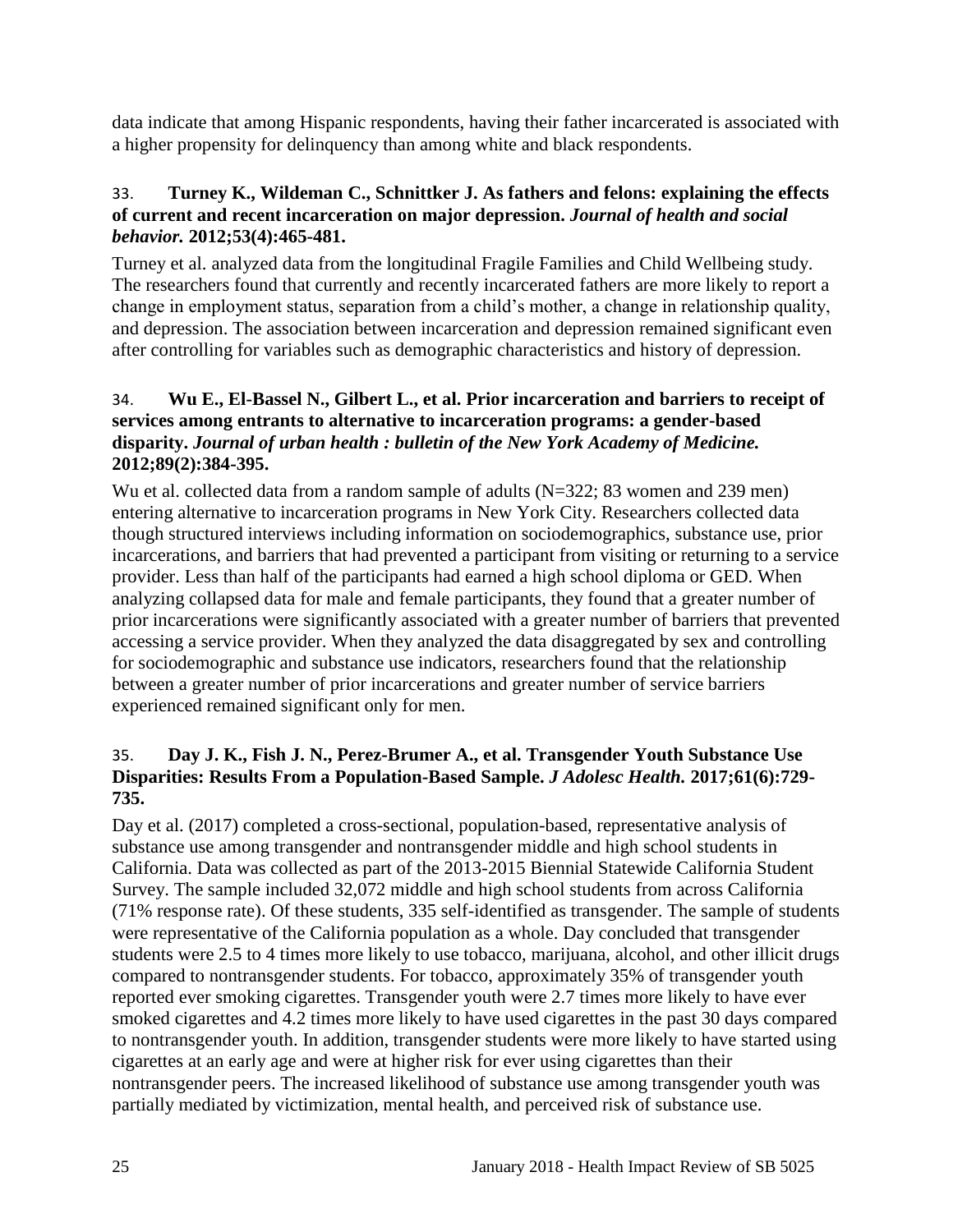Victimization significantly mediated the relationship between gender identity and cigarette use. The authors noted that the study was limited by the measure of gender identity, and by the fact that this analysis was cross-sectional.

# 36. **Prevention Centers for Disease Control and. Burden of Tobacco Use in the U.S.: Current Cigarette Smoking Among U.S. Adults Aged 18 Years and Older. 2017.**

Evidence indicates that, nationally, cigarette use is higher among active military personnel than among the civilian population. Prevalence of cigarette use is even higher among military personnel who have been deployed. United States data for men from 2007 to 2010 from the National Health Interview Survey indicate that male veterans are significantly more likely than non-veterans to be current smokers in every age group.

# <span id="page-27-0"></span>37. **Behavioral risk factor surveillance system prevalence and trends data: Washington-2011. 2011; Available at:**

# **[http://apps.nccd.cdc.gov/brfss/page.asp?cat=XX&yr=2012&state=WA#XX.](http://apps.nccd.cdc.gov/brfss/page.asp?cat=XX&yr=2012&state=WA#XX) Accessed November 14, 2015.**

Behavioral Risk Factor Surveillance System data from 2011 indicate that young adults of color experience worse health outcomes than their white counterparts on a number of health indicators. While there were too few respondents in this age category to report rates at the state level, nationally these data indicate that black respondents between the ages of 18 and 24 were significantly more likely than white respondents to report that frequent poor physical or mental health prevented them from doing their usual activities. These rates were also higher for Native Hawaiian and other Pacific Islander, American Indian/Alaska Native (AI/AN), and Hispanic participants as well as those that reported multiple races or "other race," however these differences did not reach statistical significance using one year of data. In addition, BRFSS data indicate that a similar number of veteran respondents and non-veteran respondents report currently smoking cigarettes. The rate for veterans is 17.1% (95% CI 14.3-19.9%) and the rate for non-veterans is 17.6% (95% CI 16.4-18.8%). Some of the most vulnerable veterans (e.g. those experiencing homelessness) may not be reached by this telephone survey. Among all respondents, 17.5% (95% CI 16.4-18.6%) reported currently smoking cigarettes.

# <span id="page-27-1"></span>38. **Defense Department of. 2011 Health Related Behavior Survey for Active Duty Service Members. 2011.**

Health Related Behavior Survey data for Active Duty Service Members is a Department of Defense Survey used to track health indicators for the military. Survey data from 2011 indicate that 18% of respondents reported smoking in the past 30 days. Thirsty-seven percent indicated that they had smoked in their lifetime, and 19% indicated that they were former smokers.

# 39. **Smith Elizabeth A., Walker S. Poston, Sara A. Jahnke, Nattinee Jitnarin, Christoper Haddock, Ruth Malone. United States Military Tobacco Policy Research: A White Paper. University of California San Francisco and National Development and Research Institutes, Inc.; 2016.**

This report was funded by the National Institutes of Health, and completed by University of California San Francisco. It summarizes current tobacco use among members of the U.S. military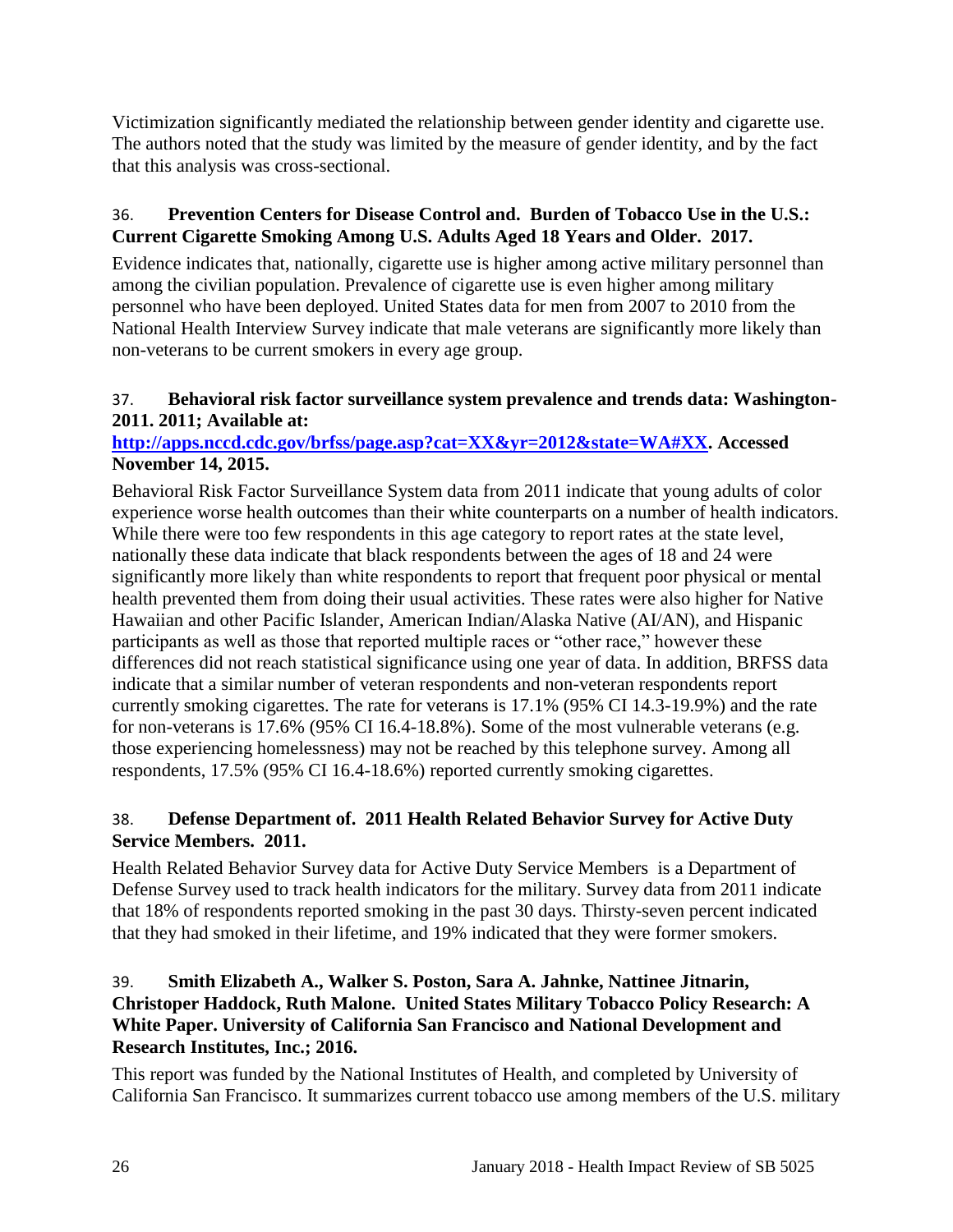and provides an overview of current military tobacco policy. The report states that high smoking prevalence among U.S. military personnel results in training injuries, premature discharge, lower cardiovascular and respiratory health, reduced troop readiness, and high costs for the Department of Defense. Specific to Tobacco 21 laws, this report states that the U.S. Navy decided to comply with Hawaii's Tobacco 21 policy and supported California's efforts to increase the minimum age of purchase. California exempted military personnel from their Tobacco 21 laws.

## 40. **Winickoff Jonathan P., Hartman Lester, Minghua L. Chen, et al. Retail impact of raising tobacco sales age to 21 years.(Report).** *The American Journal of Public Health.*  **2014;104(11):e18.**

Winickoff et al. cite evidence that: 59% of 18 and 19 year olds have been asked by a younger person to buy cigarettes for them; high-school students are less likely to have social connections with adults over 20 than with 18 to 20 year olds; almost 90% of smokers nationally began smoking before the age of 21; others have estimated that raising the tobacco sale age to 21 could reduce tobacco use by 55% for 15 to 17 year olds within seven years. The authors analyzed 2011 National Health Interview Survey data (n=33,014) in order to determine the proportion of current legal tobacco sales that are made by (or for) 18 to 20 years olds to estimate the potential impact on retailers if the sale age is increased to age 21. They make the assumption the law would be universally implemented and enforced. These data show that 18 to 20 year olds make up 3.06% of the total adult smoking population and account for 2.12% of cigarette consumption. The authors use these figures to estimate that the immediate loss of sales would be about 2% of total cigarette sales nationally. Then, assuming that the policy would have a long-term impact on smoking rates of adults in the future (through the aging of this low tobacco-use cohort), this could lead to a gradual reduction in the sale of cigarettes to older adults over time. This analysis only made predictions about combustible cigarette sales and not about other tobacco or vaping products. The authors also note that no tobacco retailers have gone out of business in Needham Massachusetts since it implemented a tobacco 21 purchase age in 2005. This study was funded by the National Institute of Health, National Cancer Institute, National Institute on Drug Abuse, and the Agency on Healthcare Research and Quality. The authors note that the funders played no role in the design or execution of the study, analysis of the data, or review and approval of the article.

#### 41. **Silver D., Macinko J., Giorgio M., et al. Retailer compliance with tobacco control**  laws in New York City before and after raising the minimum legal purchase age to 21. Tob *Control.* **2016;25(6):624-627.**

Researchers in New York City compared retailer compliance with tobacco control laws before and after the city passed their Tobacco 21 policy in 2014. With the passage of Tobacco 21, New York City raised the purchase age for tobacco from 18 to 21, required retailers to post a new sign about the legal age for purchase as well as a sign showing the new tax stamp, and required retailers to adhere to a new minimum sales price. The Tobacco 21 law did not provide any additional funding to ensure retailer compliance. This study looked at compliance for all four provisions before and after the passage of the law. Researchers trained youthful, racially diverse, female field officers to complete compliance checks at tobacco retailers located in easily accessible, retail dense areas of the Bronx, Brooklyn, Manhattan, and Queens. Field officers visisted retail stores twice before and twice after the Tobacco 21 laws went into effect. They